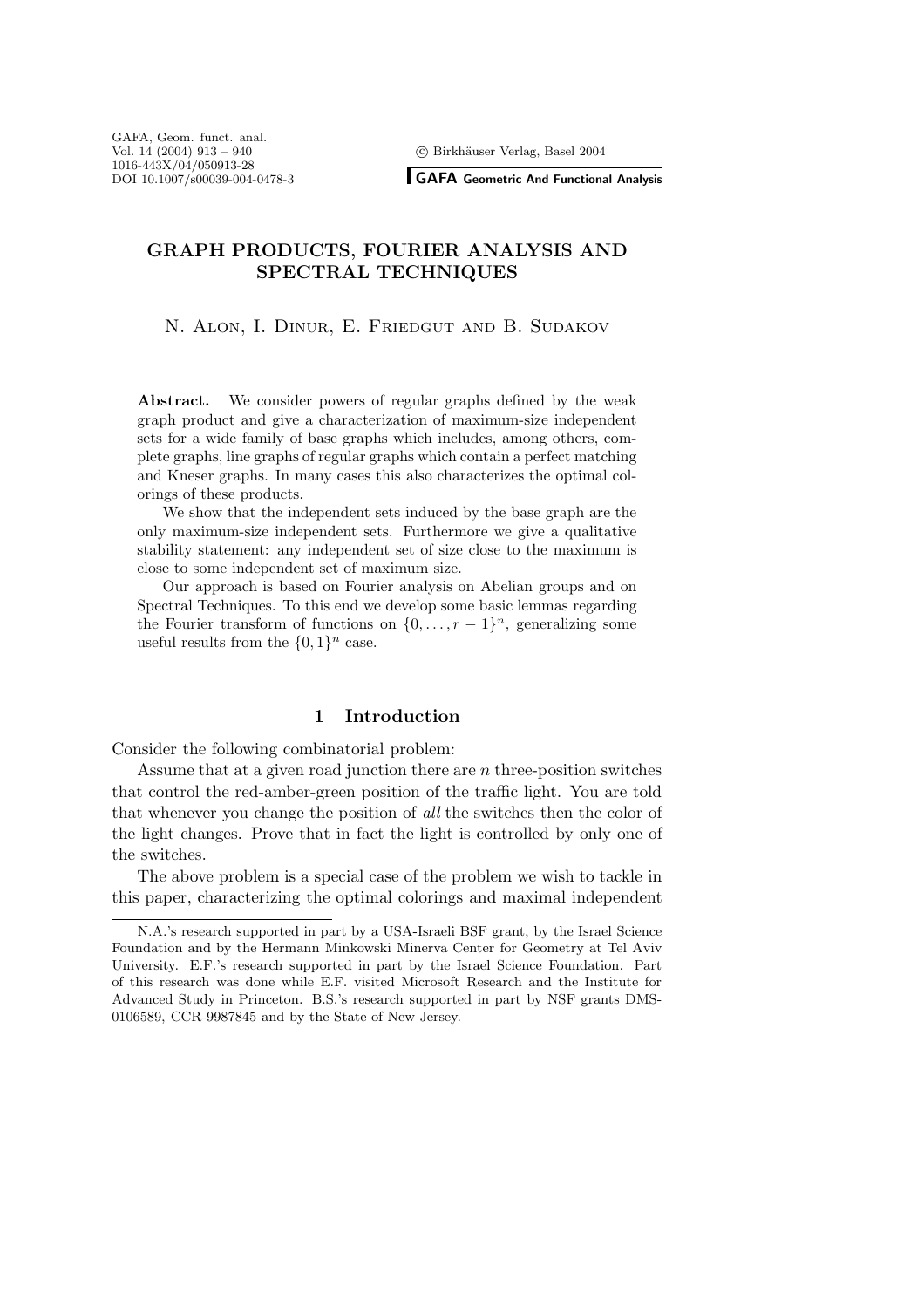sets of products of regular graphs. The configuration space of the switches described above can be modeled by the *n*-fold product of  $K_3$ . Let us begin by defining the weak graph product of two graphs.

The *weak product* of G and H, denoted by  $G \times H$  is defined as follows: the vertex set of  $G \times H$  is the Cartesian product of the vertex sets of G and H. Two vertices  $(g_1, h_1)$  and  $(g_2, h_2)$  are adjacent in  $G \times H$  if  $g_1g_2$  is an edge of G and  $h_1h_2$  is an edge of H. The "times" symbol,  $\times$ , is supposed to be reminiscent of the weak product of two edges:  $\vert x-z \rangle$ . In this paper "graph product" will always mean the weak product.

In the first part of the paper we consider the interesting special case of the product of complete graphs on  $r > 2$  vertices,

$$
G = K_r^n = \times_{j=1}^n K_r \, .
$$

We then discuss a more general setting, considering other r-regular graphs as well.

When  $G = K_r^n$ , we identify the vertices of G in the obvious way with the elements of  $\mathbb{Z}_r^n$ . Recalling the definition of the product, two vertices are adjacent in G iff the corresponding vectors differ in every coordinate. Clearly one can color  $G$  with  $r$  colors by choosing a coordinate  $i$  and coloring every vertex according to its ith coordinate. The following theorem asserts that if  $r > 2$  then these are the only r-colorings. Here, and in what follows, we denote by  $|H|$  the number of vertices of a graph  $H$ .

**Theorem 1.1.** Let  $G = K_r^n$ , and assume  $r \geq 3$ . Let I be an independent *set with*  $|I| = |G|/r$ . Then there exists a coordinate  $i \in \{1, \ldots, n\}$  and  $k \in \{0, \ldots, r-1\}$  *such that* 

$$
I = \{v : v_i = k\}.
$$

*Consequently, the only colorings of* G *by* r *colors are those induced by colorings of one of the factors* Kr*.*

Greenwell and Lovász [GL] proved the above theorem (and actually, a somewhat stronger statement) more than a quarter of a century ago. See also [Mü] for a similar result. The novelty in this paper is the proof we supply that uses Fourier analysis on the group  $\mathbb{Z}_r^n$ . Our approach also allows us to deduce a stability version of the above theorem.

**Theorem 1.2.** *For every*  $r \geq 3$  *there exists a constant*  $M = M(r)$ such that for any  $\epsilon > 0$  the following is true. Let  $G = K_r^n$ . Let J be an *independent set such that*  $\frac{|J|}{|G|} = \frac{1}{r} - \epsilon$ . Then there exists an independent set I with  $\frac{|I|}{|G|} = \frac{1}{r}$  such that  $\frac{|J\Delta I|}{|G|} < M\epsilon$ .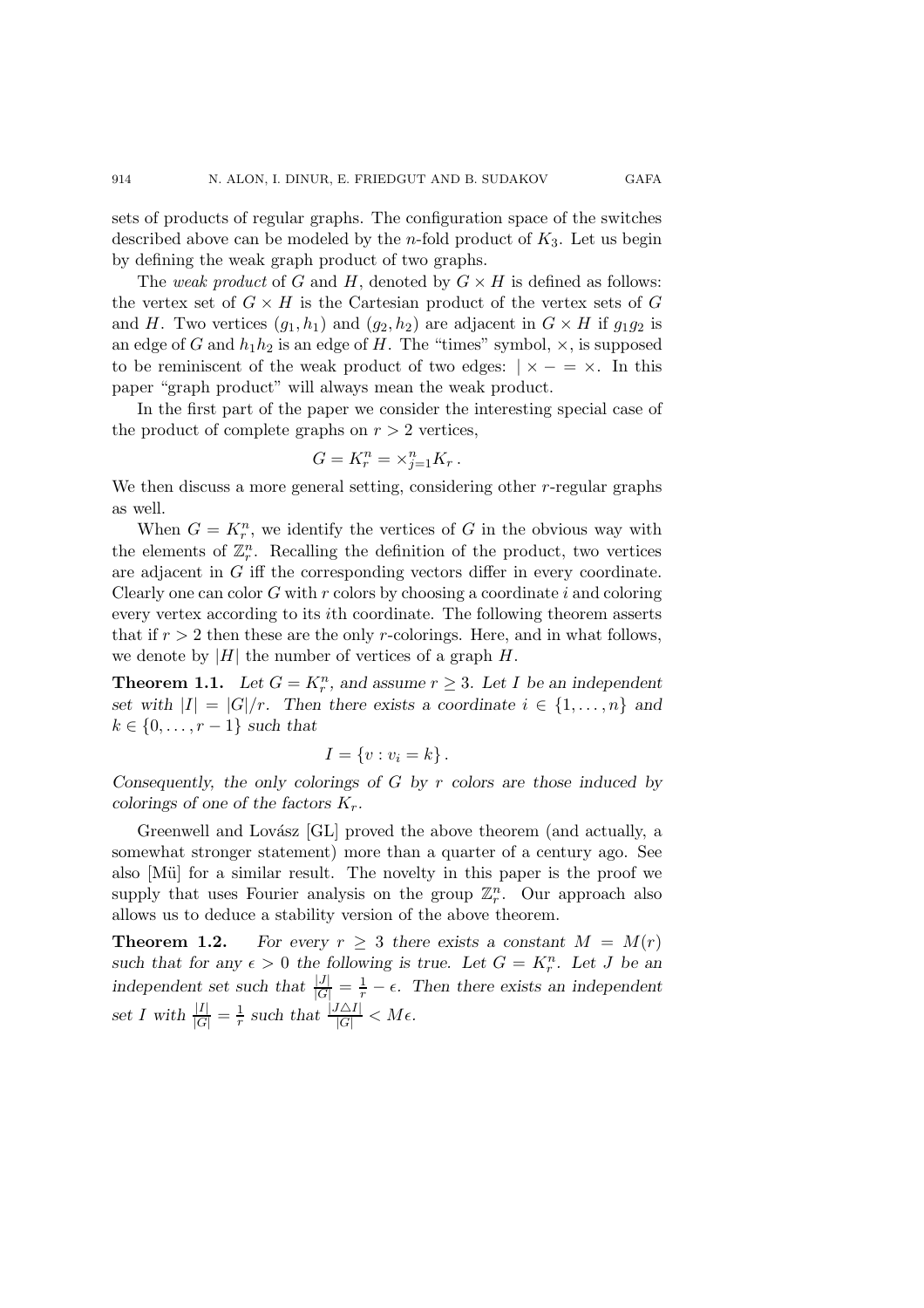Here " $\triangle$ " denotes the symmetric difference. What the above theorem tells us is (in conjunction with Theorem 1.1) that any independent set that is *close* to being of maximum-size is close to being determined by one coordinate. We do not know of any purely combinatorial proof of this result.

The results in both theorems above can be extended to other base graphs. Let  $\alpha(G)$  denote the maximum possible size of an independent set in a graph G. The following observation determines  $\alpha(H^n)$  for any vertex transitive base graph H, in terms of  $\alpha(H)$  and |H|.

Proposition 1.3. *For any vertex transitive graph* H *and for any integer*  $n \geq 1$ , if  $G = H^n$  then  $α(1)$ 

$$
\frac{\alpha(G)}{|G|} = \frac{\alpha(H)}{|H|}.
$$

After the simple proof of this proposition (some special cases of which are proved in [BrNR]), we will provide some examples showing that the above equality does not necessarily hold without the transitivity assumption.

The relevance of graph eigenvalues to independent sets in graphs is well known and can be traced back to the old result that the independence number of any regular graph  $H$  on  $r$  vertices in which the eigenvalues of the adjacency matrix are  $\mu_1 \geq \mu_2 \geq \cdots \geq \mu_r$ , is at most  $-r\mu_r/(\mu_1 - \mu_r)$ . A proof of this fact, as well as of the related results on the connection between the Shannon capacity of a graph and its eigenvalues, can be found in [Lo]. This bound is tight for many graphs  $H$  including, for example, complete graphs and the Petersen graph. It turns out that the results in Theorem 1.1 and in Theorem 1.2 can be extended to any connected non-bipartite regular base graph  $H$  for which the above bound is tight.

**Theorem 1.4.** *Let* H *be a connected* d*-regular graph on* r *vertices and let*  $d = \mu_1 \geq \mu_2 \geq \cdots \geq \mu_r$  *be its eigenvalues.* If

$$
\frac{\alpha(H)}{r} = \frac{-\mu_r}{d - \mu_r} \tag{1}
$$

*then for every integer*  $n \geq 1$ *,* 

$$
\frac{\alpha(H^n)}{r^n} = \frac{-\mu_r}{d - \mu_r} \, .
$$

*Moreover, if* H *is also non-bipartite, and if* I *is an independent set of size*  $\frac{-\mu_r}{d-\mu_r}r^n$  in  $G = H^n$ , then there exists a coordinate  $i \in \{1, 2, ..., n\}$  and a *maximum independent set* J *in* H*, such that*

$$
I = \{ v \in V(H)^n : v_i \in J \}.
$$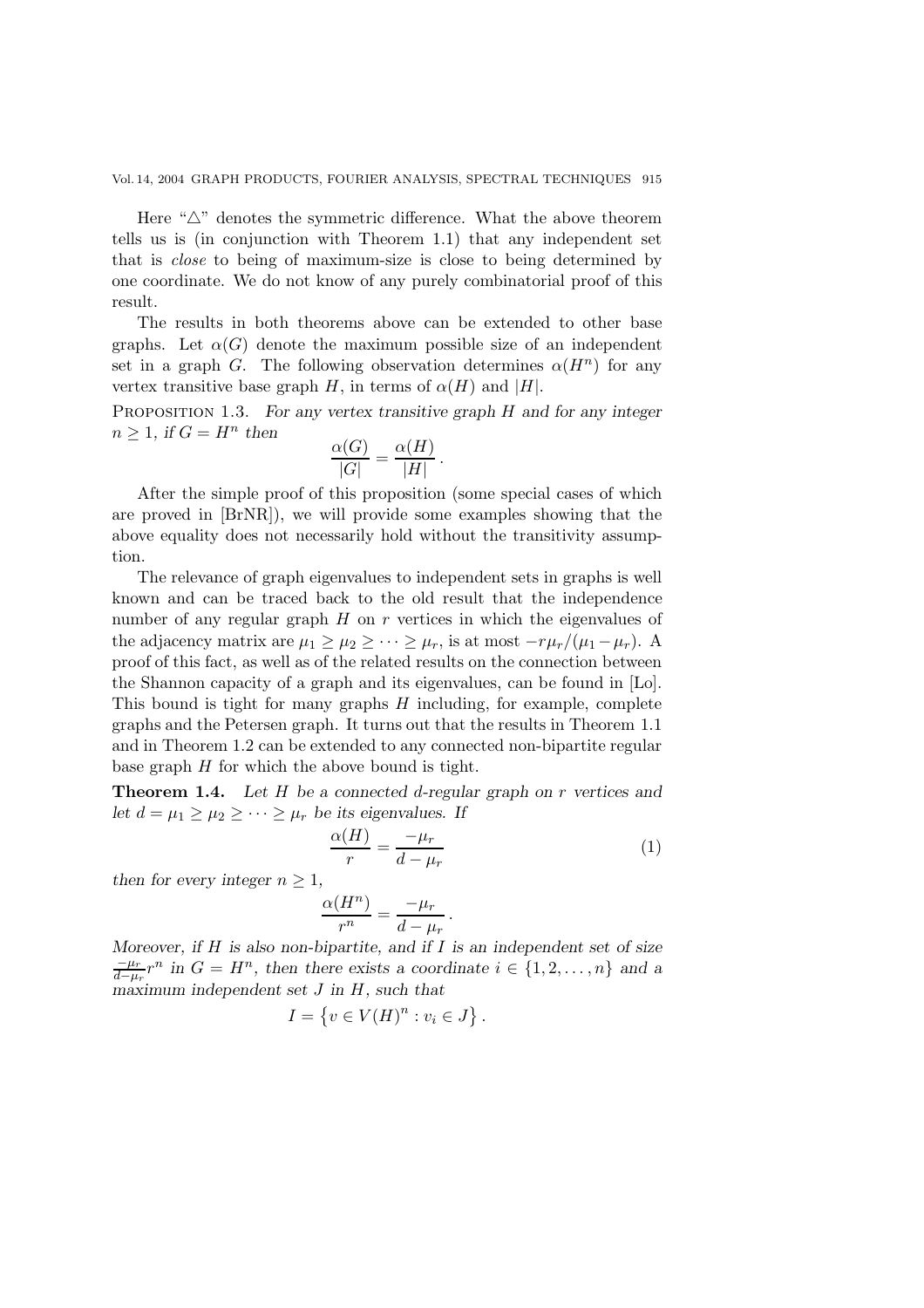REMARK. Note that for any H and n,  $\chi(H^n) = \chi(H)$ . If H satisfies the conditions of the last theorem and if, in addition,  $\chi(H) = r/\alpha(H)$ then every optimal coloring of  $H^n$  is induced by a coloring of one of the multiplicands, since it is a partition of  $H<sup>n</sup>$  into maximum-size independent sets. Such a partition can only be consistent if each color class is induced by the same coordinate. The assumption  $\chi(H) = r/\alpha(H)$  holds for many of the interesting classes of graphs to which Theorem 1.4 applies, see subsection 5.1.

**Theorem 1.5.** *Let* H *be a* d*-regular, connected, non-bipartite graph on r vertices, let*  $d = \mu_1 \geq \mu_2 \geq \cdots \geq \mu_r$  *be its eigenvalues and suppose its independence number satisfies* (1)*. Then, there exists a constant* M =  $M(H)$  *such that for any*  $\epsilon > 0$  *the following holds. Let*  $G = H^n$  *and let I* be an independent set such that  $\frac{|I|}{|G|} = \frac{\alpha(H)}{|H|} - \epsilon$ . Then there exists an independent set I' with  $\frac{|I'|}{|G|} = \frac{\alpha(H)}{|H|}$  such that  $\frac{|I' \triangle I|}{|G|} < M\epsilon$ .

The rest of this paper is organized as follows. Section 2 is devoted to Fourier analysis of  $\mathbb{Z}_r^n$ , where we set up some of the necessary tools. We continue in section 3 with the proofs of several lemmas regarding Boolean functions on  $\mathbb{Z}_r^n$ . In section 4 we present the proofs of Theorem 1.1 and Theorem 1.2, and suggest a conjecture that strengthens Theorem 1.2 and offers a characterization of all independent sets that occupy a constant proportion of  $G = K_r^n$ . We also briefly consider the case of infinite dimensional products. Section 5 contains the proof of Proposition 1.3 and the proofs of Theorems 1.4 and 1.5, together with some related examples. These proofs are based on spectral techniques. Although the proofs of Theorems 1.1 and 1.2 can be obtained as special cases, as the eigenvectors of Cayley graphs of Abelian groups (and in particular, of complete graphs) are the characters of the corresponding groups, we believe that presenting them separately is instructive. It is interesting to note that the approach in section 5 suggests that many tools of Harmonic Analysis hold for general tensor products of some fixed orthogonal set of vectors, and not only for characters. Although this fact is not difficult and its proof essentially amounts to a change of basis, it seems very powerful and may well lead to additional interesting consequences. The final section 6 contains some concluding remarks.

# 2 Fourier Analysis on  $\mathbb{Z}_r^n$

In this section we describe all the necessary background concerning discrete Fourier analysis. In addition, we present two extensions of known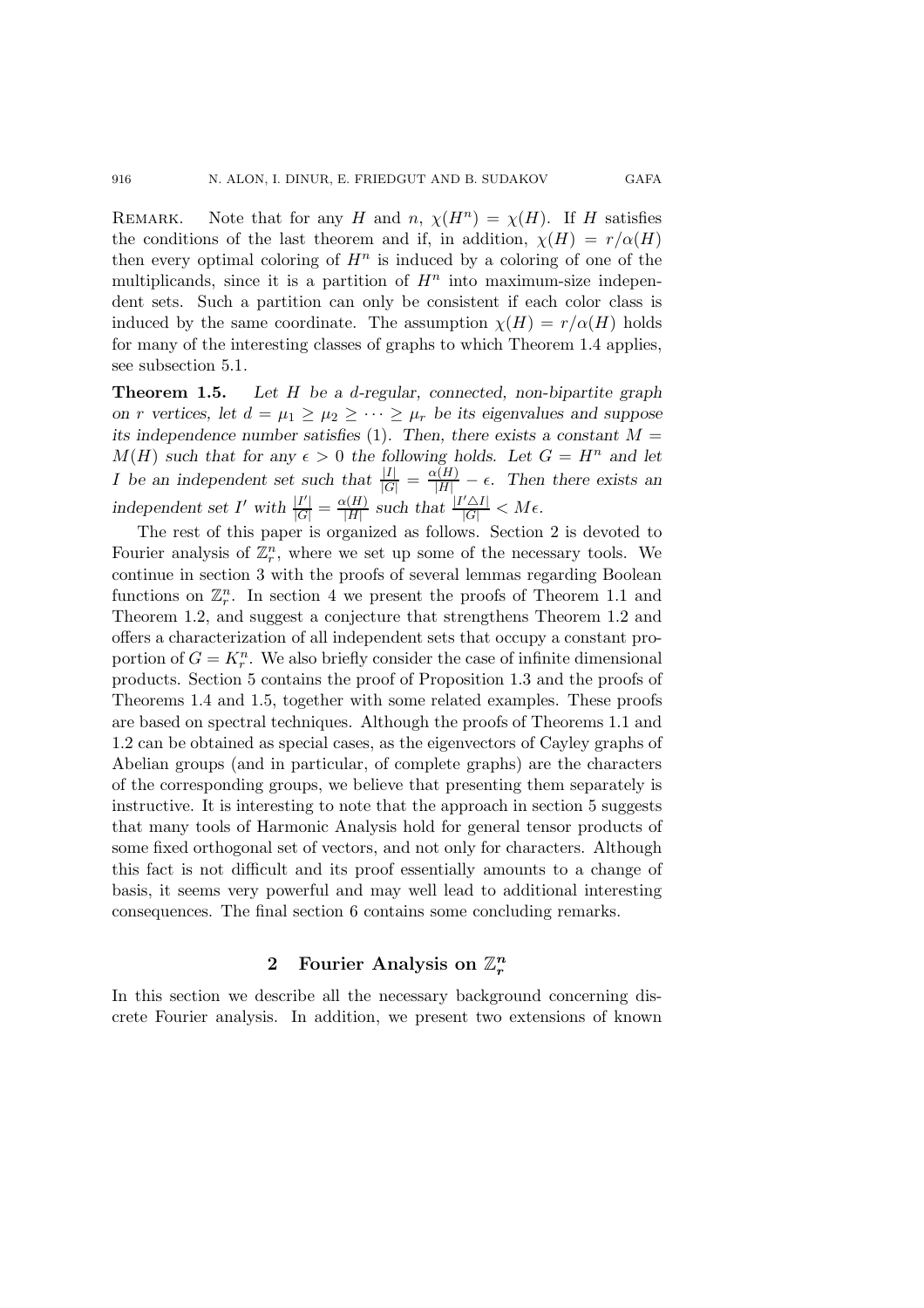results for functions  $f : \{0,1\}^n \to \{0,1\}$  to the equivalent results for functions  $f : \mathbb{Z}_r^n \to \{0,1\}$ . The first, Lemma 2.2, is a generalization of the Bonami–Beckner hyper-contractive estimate, and the second, Lemma 2.4, is a generalization of a result proved in [FKN] regarding functions whose Fourier representation is concentrated on subsets of size  $\leq$  1. We believe that these generalizations may find further uses. The proofs of these lemmas are presented in section 3.

**2.1 Background and lemmas.** Let  $r > 2$  and  $G = \{0, \ldots, r-1\}^n$  $\mathbb{Z}_r^n$ . Here is some notation we shall use: Let  $\overline{0} = (0,0,\ldots,0), \overline{1} =$  $(1, 1, \ldots, 1)$ , and  $e_i = (0, \ldots, 1, \ldots, 0)$ , the unit vector with 1 at the *i*th coordinate. For  $S \in G$  let

$$
|S| = |\{i : S_i \neq 0\}|.
$$

We will occasionally refer to the "levels" of  $\{0,\ldots,r-1\}^n$ : The 0-level contains only  $\overline{0}$ , the kth level all S such that  $|S| = k$ .

We think of  $G$  both as an Abelian group and as a probability space endowed with the uniform (product) measure  $\mu$ . For any function  $f: G \to \mathbb{C}$ , let

$$
\int_G f(S)dS \stackrel{def}{=} \frac{1}{|G|} \sum_{S \in G} f(S).
$$

For any such function  $f$  we define the p-norm of  $f$ :

$$
||f||_p = \left(\int |f(S)|^p\right)^{1/p}
$$

.

The inner product between two functions  $f$  and  $g$  is

$$
\langle f, g \rangle = \int_G f(S) \overline{g(S)} dS = \frac{1}{|G|} \sum_{S \in G} f(S) \overline{g(S)}.
$$

We now wish to consider the dual group to  $G$ , the group of characters, whose elements form an orthonormal basis for the space of complex-valued functions on G. For any  $S \in G$  let  $u_S : G \to \mathbb{C}$  be defined by

$$
u_S(T) = e^{2\pi i \langle S, T \rangle/r}
$$

where  $\langle S, T \rangle = \sum_{i=1}^{n} S_i T_i \text{ mod } r$ . It is easy to verify the following properties of the characters:

• They indeed form a group, and the mapping  $S \mapsto u_S$  is a homomorphism from  $G$  to the multiplicative group of roots of unity:

$$
u_S u_T = u_{S+T}
$$

and

$$
u_{-T} = u_T^{-1} = \overline{u_T}.
$$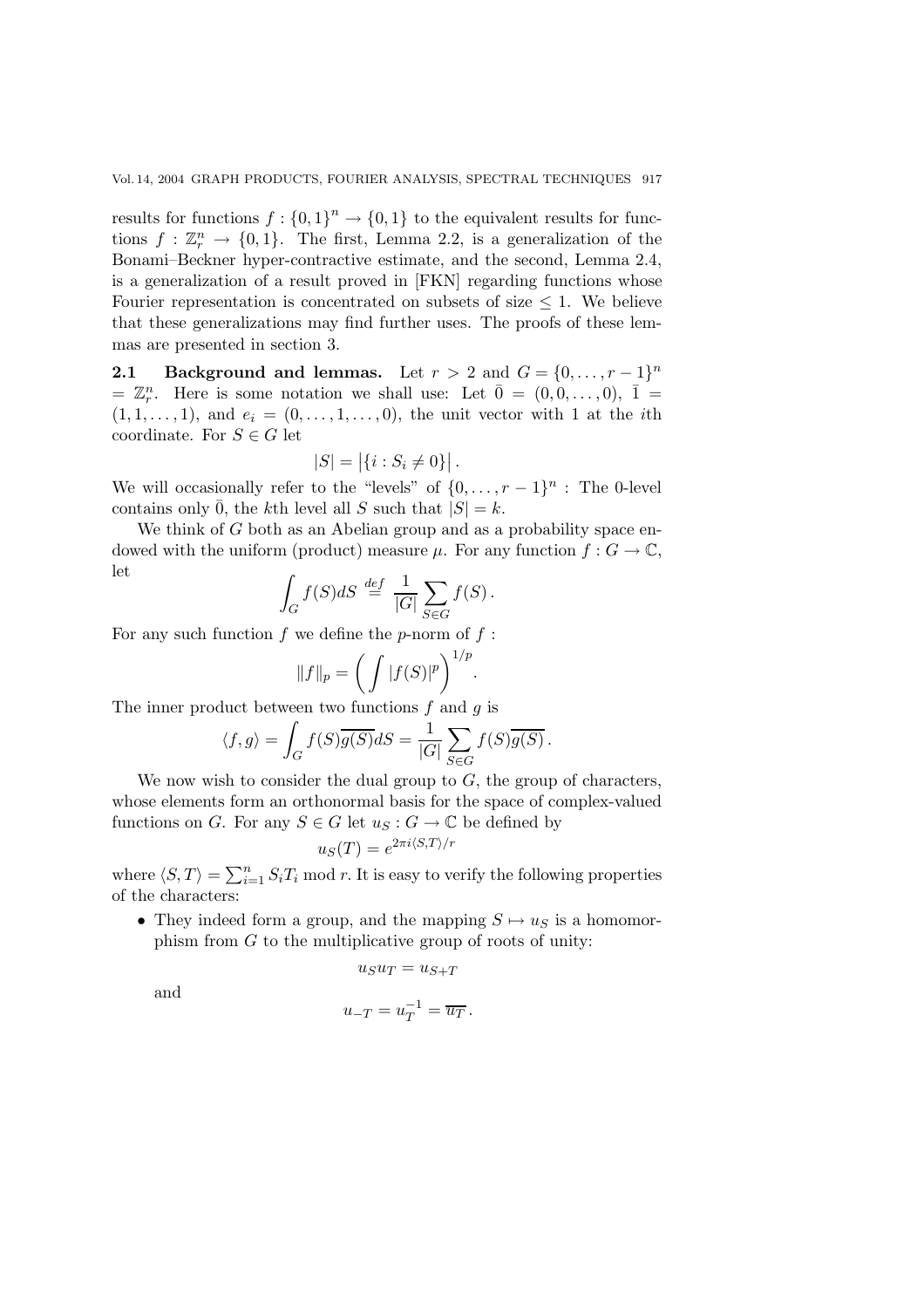- Since the sum of the roots of unity is 0 we have that for  $S \neq \overline{0}$ ,  $\sum_{T \in G} u_S(T) = 0$ . Of course  $u_{\overline{0}} \equiv 1$ , hence  $\frac{1}{|G|} \sum_{T \in G} u_{\overline{0}}(T) = 1$ .
- It follows that the characters form an orthonormal basis:

$$
\langle u_S, u_T \rangle = \delta_{S,T} .
$$

- Every function  $f: G \to \mathbb{C}$  has a unique expansion of the form  $f =$  $\sum f(S)u_S$ , where  $f(S) = \langle f, u_S \rangle = \frac{1}{|G|} \sum_{T \in G} f(T) \cdot u_S(T)$ .
- From orthonormality we get that, for any two functions  $f, g$ ,

$$
\langle f, g \rangle = \sum \widehat{f}(S) \overline{\widehat{g}(S)},
$$

and in particular we get Parseval's identity,

$$
||f||_2^2 = \langle f, f \rangle = \sum |\widehat{f}(S)|^2.
$$

The usage of Fourier analysis in the study of Boolean functions and various questions in combinatorics and computer science has seen much success in the last fifteen years, see for example [AKRS], [BenKS], [Bou2], [F],[FKN], [KKL], [KiS], [LiMN], [T]. All the above examples deal with problems set in  $\{0, 1\}^n$ . In contrast there are relatively few combinatorial papers dealing with  $\mathbb{Z}_r^n$  that use Fourier analysis. Some examples of the latter can be found in [BS], [ALM], [M].

A central tool that appears in almost every one of the aforementioned works that deal with  $\{0, 1\}^n$  is a hyper-contractive estimate due, independently, to Beckner and Bonami, [Be], [Bo]. One version of the Bonami– Beckner inequality that is often used is the following (see also [Bou1]):

LEMMA 2.1 (Beckner (1975), Bonami (1970)). Let  $f: \{0,1\}^n \to \mathbb{R}$  be a *function that is a linear combination of*  $\{u_T : |T| \le k\}$ *. Let*  $p > 2$ *. Then* 

$$
||f||_p \le (\sqrt{p-1})^k ||f||_2.
$$

Bonami and Beckner actually proved the dual version of the above lemma, which is equivalent to it. Here we will need a more general version dealing with functions on  $\mathbb{Z}_r^n$ . On the other hand, as we do not need optimal constants or a statement regarding all p-norms, we will make do with the following statement. Recall that  $|T| = |\{i : T_i \neq 0\}|$ .

LEMMA 2.2. *For every*  $r \geq 2$  *there exists*  $C > 0$  *such that the following holds.* Let  $G = \mathbb{Z}_r^n$  and  $f : G \to \mathbb{C}$  be a function whose Fourier transform *is concentrated on the first*  $k + 1$  *levels, that is,*  $f$  *is a linear combination of*  $\{u_T : |T| \leq k\}$ *. Then* 

$$
||f||_4 \leq C^k ||f||_2.
$$

We will use this inequality in the proof of Lemma 2.4 below.

918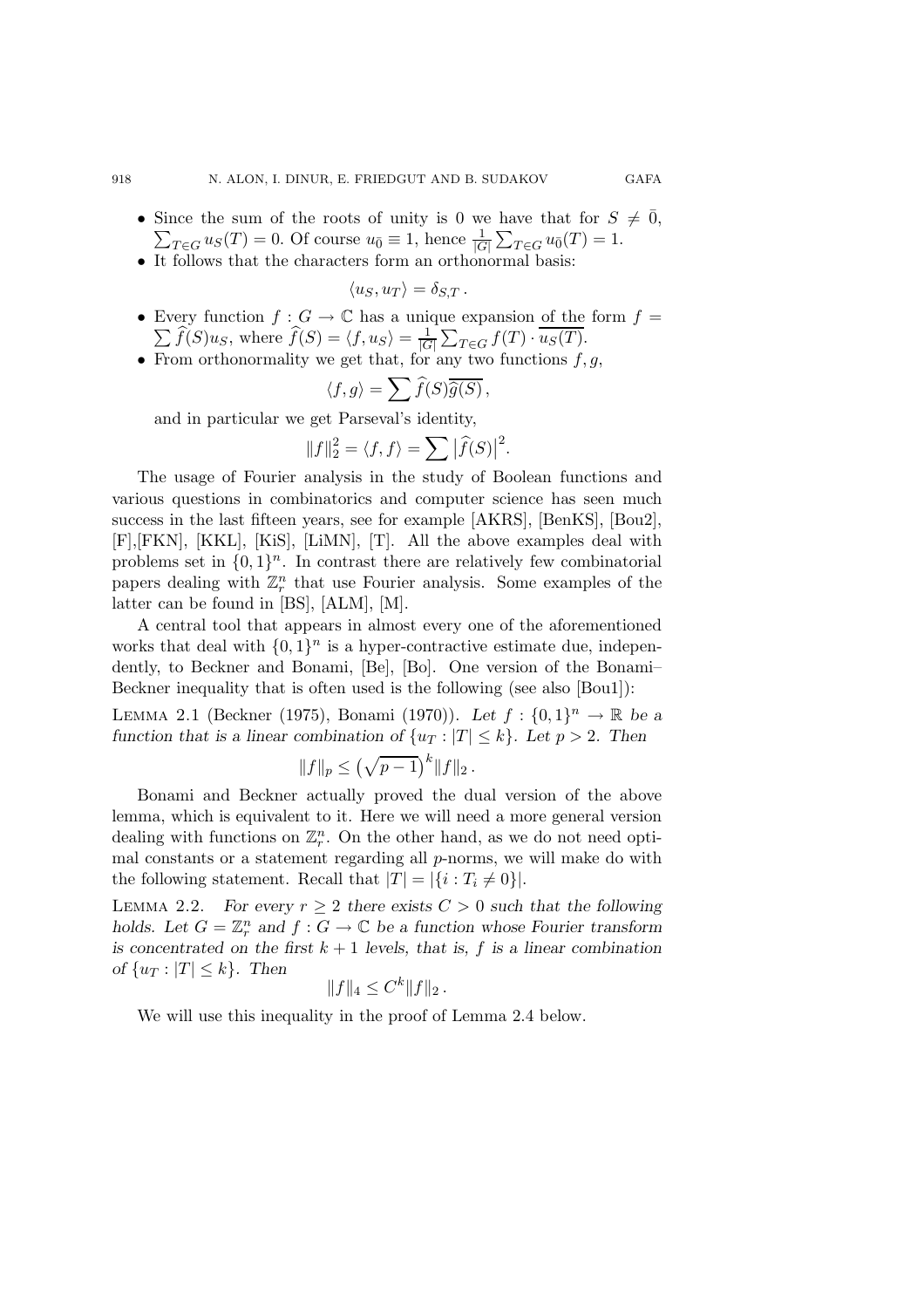The following two lemmas give conditions on the Fourier transform of Boolean functions  $f$  under which  $f$  may be determined or approximated by a function depending on only one coordinate, a "dictator".

LEMMA 2.3. Let  $f : \mathbb{Z}_r^n \to \{0,1\}$  be such that all its Fourier transform is *concentrated on the first two levels,*

$$
|S| > 1 \Rightarrow \hat{f}(S) = 0 \, .
$$

*Then* f *is either constant or depends on precisely one coordinate.*

The following lemma is a stability version of the above which ultimately enables us to deduce Theorem 1.2 and Theorem 1.5. The special case of this lemma with  $G = \{0, 1\}^n$  is stated and proven in [FKN].

LEMMA 2.4. *Let*  $r \geq 2$  *and let*  $C = C(r)$  *be the constant from Lemma 2.2.* Let  $K = 2+32C^8$ . Then for any  $\varepsilon > 0$  the following holds: let  $f : \mathbb{Z}_r^n \to \{0,1\}$ *be a function such that*  $Pr[f = 1] = \alpha$  *and furthermore assume that* 

$$
\sum_{|S|>1} |\widehat{f}(S)|^2 = \varepsilon.
$$

*Then there exists a function*  $g: \mathbb{Z}_r^n \to \{0,1\}$  which depends on at most *one coordinate such that*

$$
||f-g||_2^2 < \frac{K}{\alpha - \alpha^2 - \varepsilon} \varepsilon.
$$

REMARK. Note that under the above assumptions  $\varepsilon \leq \alpha - \alpha^2$ , because  $\alpha - \alpha^2 - \varepsilon = \sum_{|S|=1} |f(S)|^2.$ 

## **3 Generalizing the Boolean Inequalities**

In this section we prove several lemmas regarding Boolean functions on  $\mathbb{Z}_r^n$ . The first, Lemma 2.2, generalizes a hyper-contractive estimate due to Beckner and Bonami [Be], [Bo]. Lemma 2.4 then generalizes a result of Friedgut, Kalai and Naor [FKN] regarding functions whose Fourier representation is concentrated on the levels 0 and 1. We begin by proving Lemma 2.2.

*Proof of Lemma 2.2*. Following the original proofs of Beckner and Bonami we will prove the dual statement formalized in Claim 3.1 below, using induction on the dimension. For  $0 < \varepsilon < 1$  and

$$
f(s) = \sum_{j=0}^{r-1} a_j e^{\frac{2\pi i js}{r}} : \{0, \ldots, r-1\} \to \mathbb{C},
$$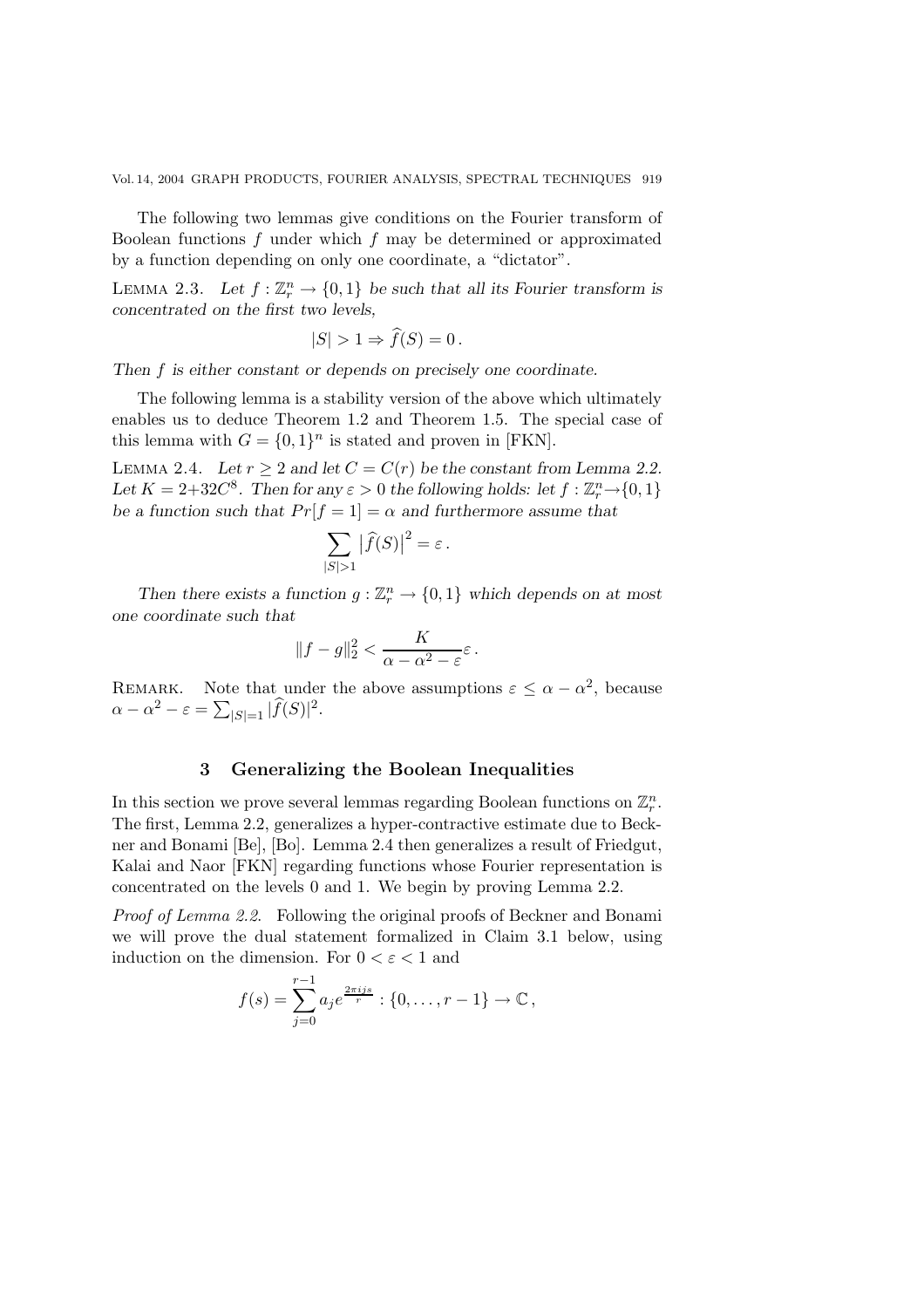define

$$
T_{\delta}f(s) = a_0 + \delta \bigg(\sum_{j=1}^{r-1} a_j e^{\frac{2\pi i j s}{r}}\bigg).
$$

By abuse of notation we will also denote  $T_{\delta}^{\otimes n}$  by  $T_{\delta}$ : for any function  $f: \{0, \ldots, r-1\}^n \to \mathbb{C}$  let  $T_{\delta} f = \sum \widehat{f}(S) \delta^{|S|} u_S$ .

CLAIM 3.1. *For every*  $r \geq 2$  *there exists*  $0 < \delta < 1$  *such that, for every*  $f: \{0, \ldots, r-1\}^n \to \mathbb{C},$ <br>REMARKS. This claim

$$
||T_\delta f||_4 \leq ||f||_2.
$$

This claim immediately implies Lemma 2.2 with  $C = 1/\delta$ . Indeed,

$$
||f||_4 = ||T_\delta(T_{\delta^{-1}}f)||_4 \le ||T_{\delta^{-1}}f||_2 = \left(\sum_{|S| \le k} \delta^{-2|S|} |\hat{f}(S)|^2\right)^{1/2}
$$
  

$$
\le (1/\delta)^k \left(\sum_{|S| \le k} |\hat{f}(S)|^2\right)^{1/2} = (1/\delta)^k ||f||_2.
$$

Furthermore, we interpret Claim 3.1 as saying that  $||T_{\delta}|| = 1$  as an operator from  $L_4$  to  $L_2$ . As observed by Bonami and Beckner, for the class of operators defined by integration against a kernel (such as  $T_\delta$ ) one has multiplicativity of operator norms. (This can be proven rather easily using Minkowski's inequality.) Therefore one can now use induction on the dimension, and it suffices to prove the one-dimensional statement.

*Proof of the claim.* Fix  $r \geq 2$ . Let  $\omega = e^{2\pi i/r}$  and let  $f(s) = \sum_{j=0}^{r-1} a_j \omega^{sj}$ .<br>Clearly we may assume that  $a_0 = 1$  and that  $|a_1| > |a_1|$  for  $i > 1$ . Further Clearly we may assume that  $a_0 = 1$  and that  $|a_1| \ge |a_j|$  for  $j \ge 1$ . Furthermore, since replacing  $a_i$  by  $|a_i|$  does not change the norms of neither f nor  $T_{\delta}f$ , we may assume that the  $a_i$ 's are non-negative reals.

Let  $1 > \delta > 0$  and  $T_{\delta} f(s) = \sum_{j=0}^{r-1} b_j \omega^{sj}$ . Then  $b_0 = a_0 = 1$  and  $b_j = \delta a_j$ <br> $j \ge 1$ . A simple calculation gives for  $j \geq 1$ . A simple calculation gives

$$
[T_{\delta}f(s)]^2 = \sum_{j} \left[ \sum_{k} b_{k} b_{j-k} \right] \omega^{sj}.
$$

We then have the following:

$$
||T_{\delta}f||_4^4 = ||[T_{\delta}f]^2||_2^2 = \sum_j \left[\sum_k b_k b_{j-k}\right]^2
$$

whereas

$$
||f||_2^4 = \left(\sum a_j^2\right)^2.
$$

Denote  $a_1 = a$  and  $b_1 = b = \delta a$ . Then  $1 + a^2 + a^4 \leq ||f||_2^4$ ,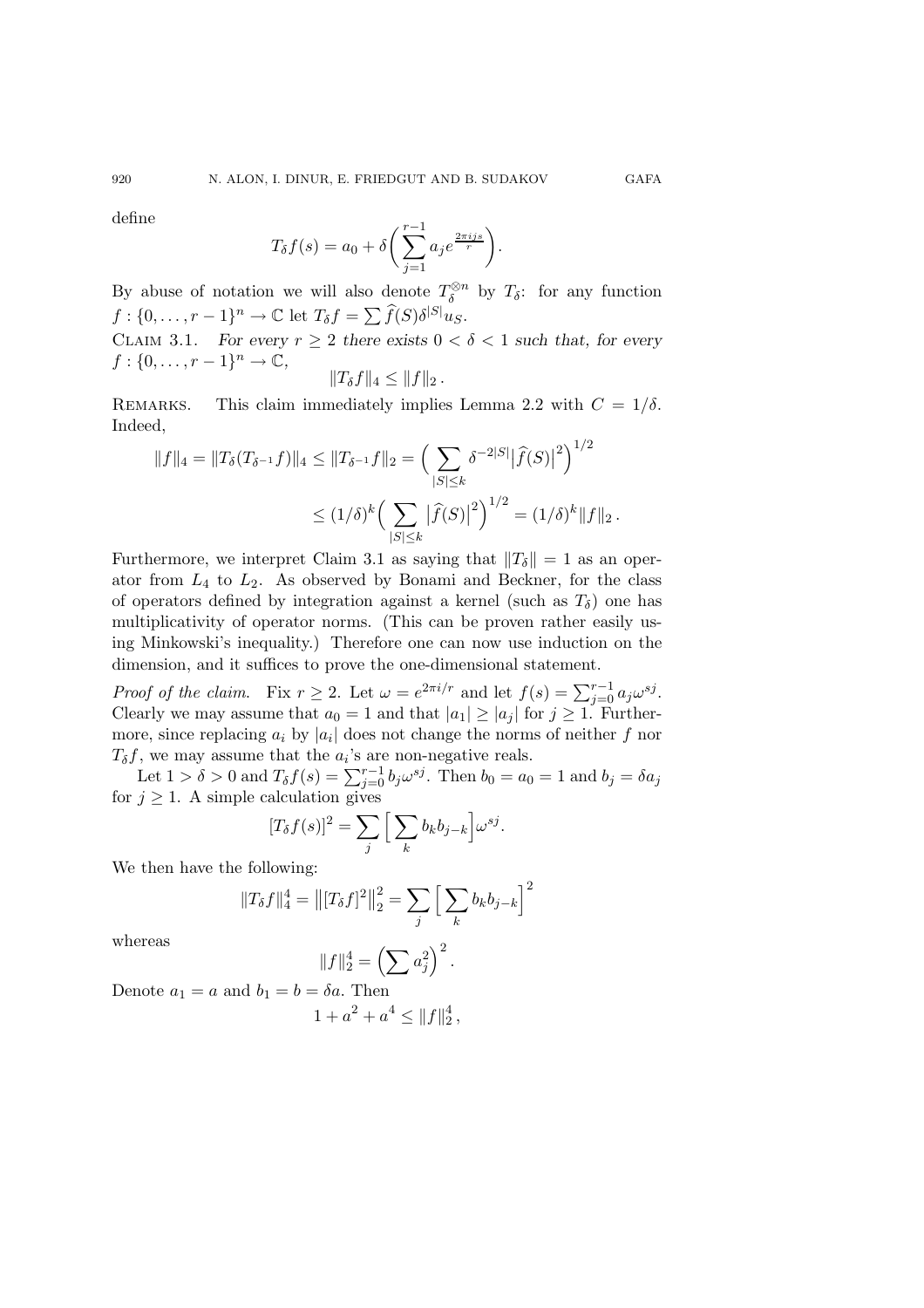and, recalling that  $b_1 = b \geq b_j$  for  $j \geq 1$ ,

$$
||T_{\delta}f||_4^4 \le 1 + K[b^2 + b^3 + b^4] \le 1 + K\delta[a^2 + a^3 + a^4],
$$

where K is some constant depending on  $r$  (but not on  $f$ .) Hence what we need to show is that for sufficiently small  $\delta$ 

$$
1 + K\delta[a^2 + a^3 + a^4] \le 1 + a^2 + a^4
$$

holds for all values of a, or equivalently, that

$$
(1 - K\delta)a^2 - K\delta a + (1 - K\delta) > 0.
$$

The discriminant of this quadratic equation is

$$
4K^2\delta^2 - (1 - K\delta)^2
$$

which is negative for sufficiently small values of  $\delta$ , which proves the assertion of the lemma.  $\Box$ 

We now turn to the proof of Lemma 2.3, which is a softened version of Lemma 2.4.

*Proof*. The function f is of the form

$$
f(S) = a_0 + \sum_{j=1}^{n} \sum_{k=1}^{r-1} a_{j,k} e^{\frac{2\pi i S_j k}{r}}.
$$

Since f is Boolean we have  $f = f^2$ . From the uniqueness of the Fourier expansion we may compare the coefficients of  $e^{2\pi i S_{j_1}k/r}e^{2\pi i S_{j_2}l/r}$  in f and  $f^2$  and deduce that if  $j_1 \neq j_2$  then

$$
a_{j_1,k}a_{j_2,l}=0.
$$

Therefore there must exist one coordinate, say  $j_l$ , such that if  $j \neq j_l$  then  $a_{j,k} = 0$  for all k. Hence f is of the form

$$
f(S) = a_0 + \sum_{k=1}^{r-1} a_k e^{\frac{2\pi i S_l k}{r}}.
$$

Finally we turn to the proof of Lemma 2.4. Our proof follows the lines of one of the proofs presented in [FKN].

*Proof of Lemma 2.4*. To begin we may assume that  $\varepsilon \leq 1/4C^8$  where  $C$  is the constant from Lemma 2.2. If this assumption fails then letting  $K = 2 + 32C<sup>8</sup>$ , makes finding a K $\varepsilon$ -approximation of f trivial. Let

$$
f_S = \sum_{|T| \le 1} \widehat{f}(T) u_T \quad \text{and} \quad f_L = \sum_{|T| > 1} \widehat{f}(T) u_T.
$$

 $(S \text{ and } L \text{ stand for small and large.})$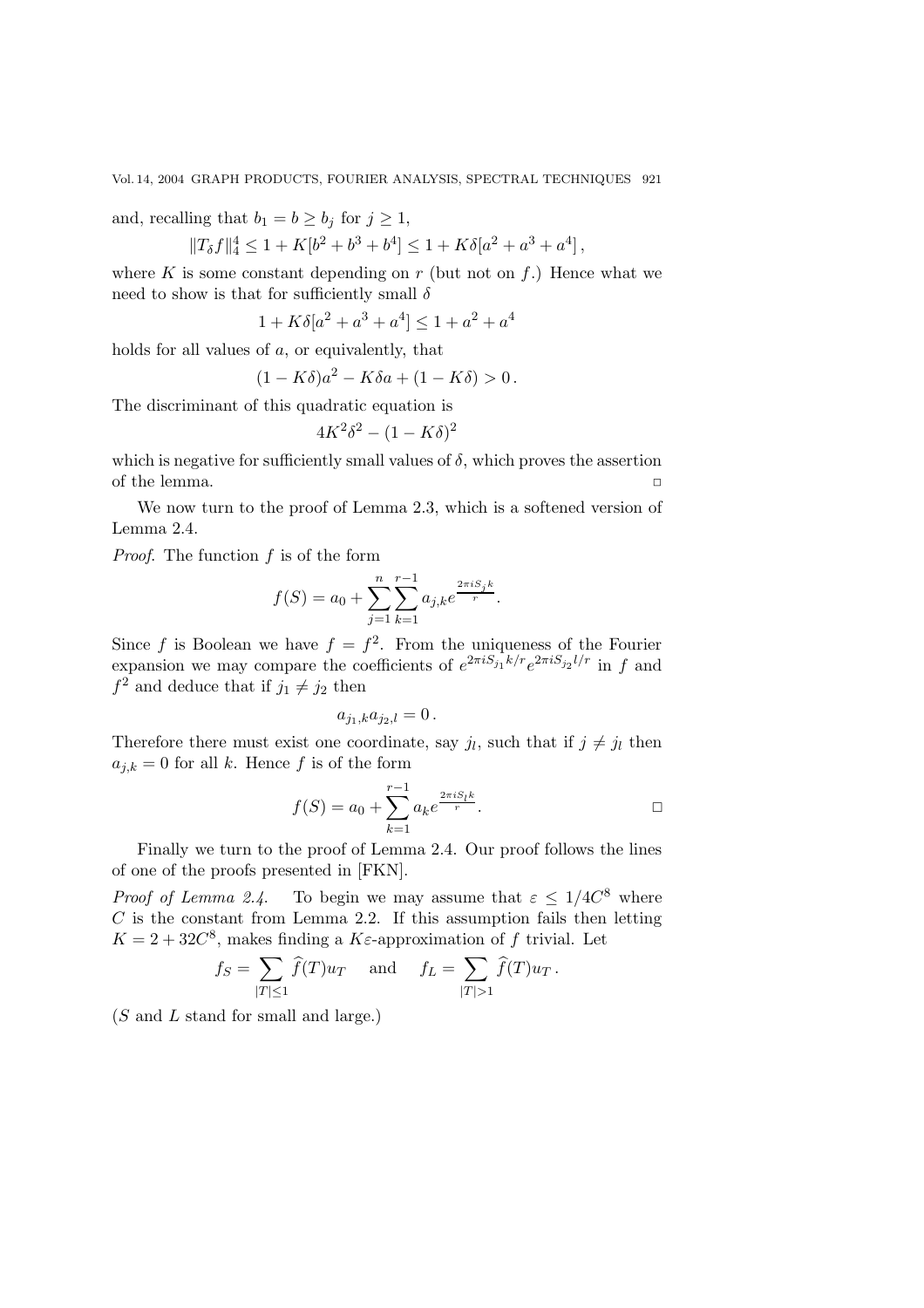If  $f_S$  were Boolean, then the lemma would follow easily. We will show that the same is true for  $f_S$  that is close to being Boolean. Let us consider the following function,  $h$ , that we use to measure, in a sense, how far  $f<sub>S</sub>$  is from being Boolean:

$$
h = f_S^2 - f_S.
$$

Note that if  $f<sub>S</sub>$  were Boolean then h would be identically 0.

We start by computing  $h(S)$  on the second level. Let  $i \neq j$ . Then

$$
\widehat{h}(k_1e_i + k_2e_j) = \widehat{f_S^2}(k_1e_i + k_2e_j) - \widehat{f_S}(k_1e_i + k_2e_j) = 2\widehat{f}(k_1e_i)\widehat{f}(k_2e_j), \tag{2}
$$

where we have used the fact that  $f_S$  is 0 on the second level. The following lemma shows that the  $L_2$  norm of h is small.

LEMMA 3.2. Let C be the constant from Lemma 2.2 and let  $\lambda = 32C^8$ . *Then*

$$
E(|h|^2) \leq \lambda \varepsilon.
$$

Assuming Lemma 3.2 it is now easy to prove that the dictatorapproximation of  $f$  guaranteed by Lemma 2.4 can be obtained from  $f$ by "truncating and rounding":

COROLLARY 3.3. There exists  $1 \leq j \leq n$  such that the for the function  $g'$ , *defined as follows,*

$$
g'(x) = \hat{f}(\bar{0}) + \sum_{k=1}^{r-1} \hat{f}(ke_j)e^{\frac{2\pi ikx_j}{r}}
$$
 (3)

*it is true that*  $||g' - f||_2^2 \le \varepsilon \left(1 + \frac{\lambda}{2(\alpha - \alpha^2 - \varepsilon)}\right)$ .

This corollary now implies Lemma 2.4. It is not hard to see that if  $q(y)$ is the function obtained by rounding  $q'$  to 0 or 1 according to the majority value of  $f(x)$  over all  $\{x|x_j = y_j\}$  then  $||g - f||_2^2 \le 2||g' - f||_2^2 \le \frac{K}{\alpha - \alpha^2 - \varepsilon} \varepsilon$ . *Proof of the corollary.* Denote  $a_i = \sum_{k=1}^{r-1} |\widehat{f}(ke_i)|^2$ . Since  $E(|h|^2) = \sum |\widehat{k}(T)|^2$  are have been presented as  $T$  of the form  $T$ , the subset  $\sum |h(T)|^2$  we have, by summing only over T of the form  $T = k_1 e_i + k_2 e_j$ and using (2)

$$
\sum_{i < j} a_i a_j = \sum_{i < j} \left[ \sum_{k=1}^{r-1} |\widehat{f}(ke_i)|^2 \right] \left[ \sum_{k=1}^{r-1} |\widehat{f}(ke_j)|^2 \right] \le \frac{E(|h|^2)}{4} \le \frac{\lambda}{4} \varepsilon. \tag{4}
$$

We also know that  $\widehat{f}(\overline{0}) = \alpha$  and that  $\sum |\widehat{f}(T)|^2 = \alpha$ . This means that

$$
\sum_i a_i = \alpha - \alpha^2 - \epsilon \, .
$$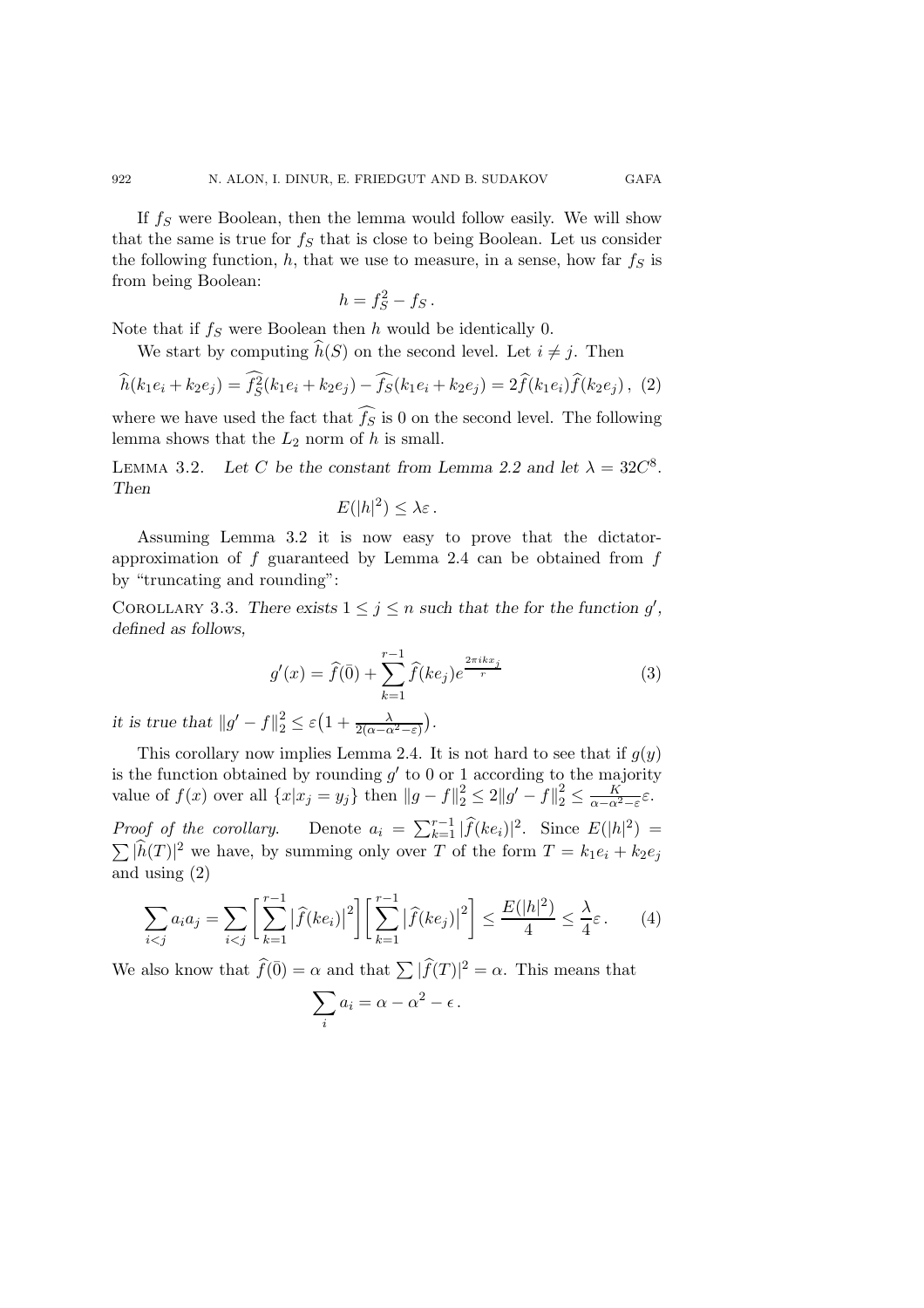Let j be the index for which  $a_j$  is maximal.

$$
\left(\sum_{i} a_i\right)^2 \le \sum_{i} a_i^2 + \frac{\lambda}{2}\varepsilon \le a_j \cdot \sum_{i} a_i + \frac{\lambda}{2}\varepsilon
$$

which means, dividing by  $\sum_i a_i = \alpha - \alpha^2 - \varepsilon$ , that  $a_j \ge \alpha - \alpha^2 - \varepsilon \left(1 + \frac{\lambda}{2(\alpha - \alpha^2 - \varepsilon)}\right)$ . This means that  $||g'||_2^2 = a_j + \alpha^2 \ge \alpha - \varepsilon \left(1 + \frac{\lambda}{2(\alpha - \alpha^2 - \varepsilon)}\right)$  hence most of f's  $L_2$  norm comes from the Fourier transform of  $g'$ , implying the corollary.  $\Box$ 

*Proof of Lemma 3.2.* We first show that h is 'mostly' smaller than  $O(\sqrt{\varepsilon})$ , and then use a concentration of measure argument to show that it cannot be much larger on the rest of the domain.

Recall that  $f_S = f - f_L$  and that  $f^2 - f = 0$ , so

$$
h = (f_S)^2 - f_S = (f - f_L)^2 - (f - f_L) = f_L^2 + f_L(1 - 2f).
$$

Let  $k = 2C^4$ , and set  $Z = \{x \in \mathbb{Z}_r^n | |f_L(x)| \le k\sqrt{\varepsilon}\}\)$ . Since  $||f_L||_2^2 \le \varepsilon$ ,<br>Aarkov argument implies  $Pr [Z] > 1 - 1/k^2$ . Additionally, for every a Markov argument implies  $Pr_x[Z] \geq 1 - 1/k^2$ . Additionally, for every  $x \in Z$ ,  $|h(x)| \leq 2 |f_L(x)| \leq 2k\sqrt{\varepsilon}$ . (Here we have used our assumption that  $\varepsilon < 1/k^2 = C^{-8}/4$ , see the first sentence of the proof.)

How can  $E(|h|^2)$  be much larger than  $\varepsilon$ ? Only if most of the contribution to this expectation comes from values of  $x$  outside  $Z$ , where  $h$  obtains values much larger than  $\sqrt{\varepsilon}$ . We next use the hyper-contractive estimate (Lemma 2.2) to show that this cannot happen; intuitively because having only low Fourier frequencies means  $|h|$  is fairly 'concentrated' around its expectation.

For convenience of notation, let  $X = E(|h|^2)$  and  $Y = E(|h|^4)$ , and de-For convenience of notation, let  $X = E(|n|^{-})$  and  $Y = E(|n|^{-})$ , and de-<br>note  $p = \Pr_x [x \notin Z] \le 1/k^2$ . For every function h, it is true that  $X \le \sqrt{Y}$ . Since the Fourier support of  $h$  is only on the first two levels, Lemma 2.2 since the rourier support of *n*<br>implies that  $\sqrt{Y} \leq C^4 X$ . Thus,

$$
X = E(|h|^2) = (1 - p) \cdot E(|h(x)|^2 | x \in Z) + p \cdot E(|h(x)|^2 | x \notin Z)
$$
  
\n
$$
\leq (1 - p)4k^2 \varepsilon + p\sqrt{E(|h(x)|^4 | x \notin Z)}
$$
  
\n
$$
\leq 4k^2 \varepsilon + p\sqrt{\frac{Y}{p}}
$$
  
\n
$$
\leq 4k^2 \varepsilon + \sqrt{p}C^4 X \leq 4k^2 \varepsilon + \frac{1}{2}X
$$
  
\nThus,  $X \leq 8k^2 \varepsilon = 32C^8 \varepsilon$ .

**4 Independent Sets in** *K<sup>n</sup> r*

In this section we prove Theorems 1.1 and 1.2. Let  $G = K_r^n$ . Identify the vertices of G with the elements of  $\mathbb{Z}_r^n$ . Let  $D = (\mathbb{Z}_r \setminus 0)^n$ . Recall that two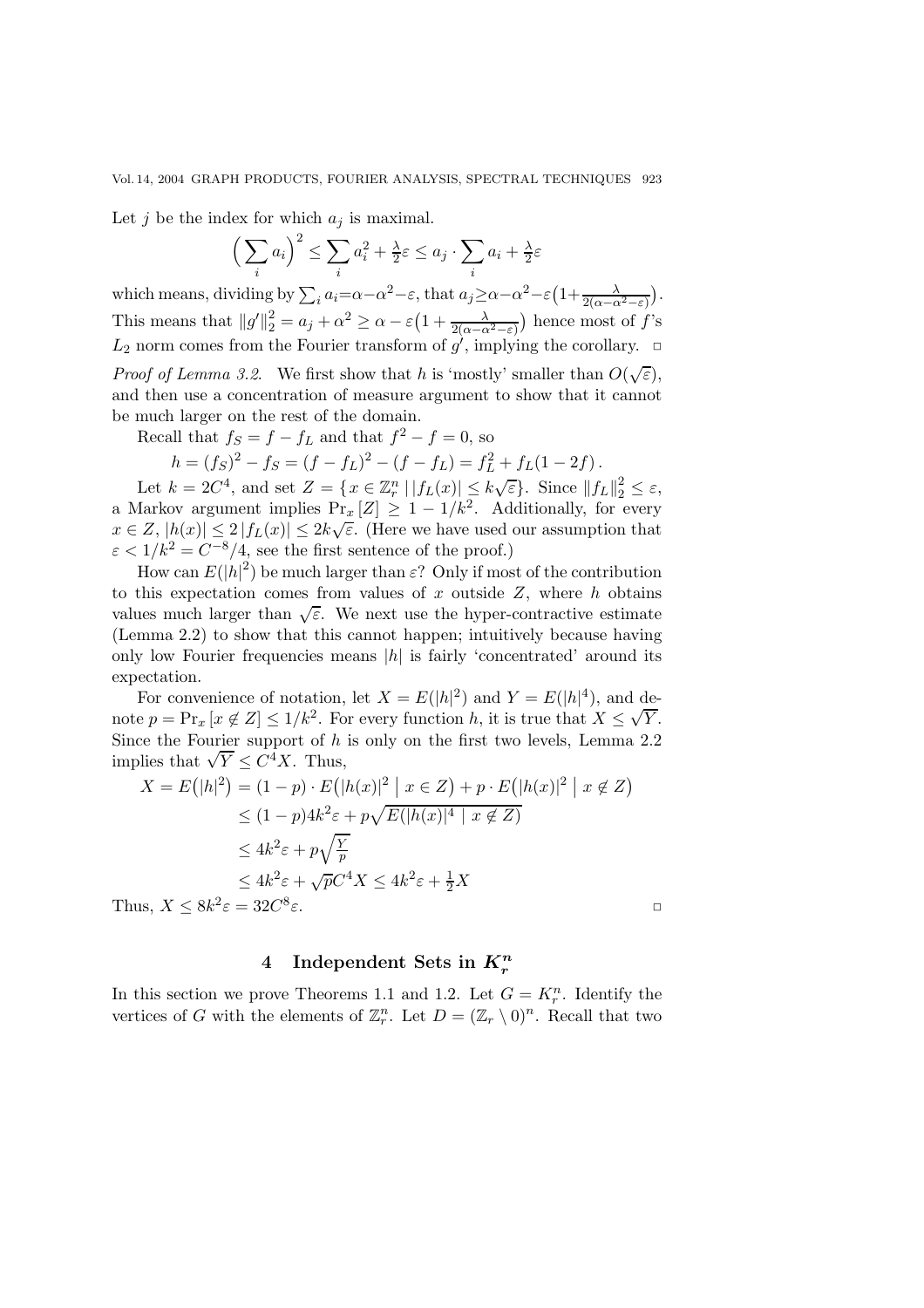vertices  $u, v \in \mathbb{Z}_r^n$  are adjacent iff  $u - v \in D$ . G is thus the Cayley graph of  $\mathbb{Z}_r^n$  with the elements of D as generators, and letting  $d = |D| = (r-1)^n$  we have that the graph  $G$  is  $d$  regular. Aside from its group structure we will also think of  $\mathbb{Z}_r^n$  as a measure space with the uniform (product) measure, which we shall denote by  $\mu$ .

For any *i* between 1 and *n* and any  $0 \le k \le r - 1$ , the set  $V_i^k = \{v \mid v_i = k\}$ is an example of a large independent set,  $\mu(V_i^k) = 1/r$ . (Although the measure notation is unusual in the combinatorial setting, it will blend in well with our analytical methods in the sequel.) We first observe that this is the maximum size that an independent set can attain.

CLAIM 4.1. If I is an independent set in G then  $\mu(I) \leq 1/r$ .

We now prove the claim by a simple combinatorial argument. However, it is interesting to note that the claim will also follow easily from the analytical proof of Theorem 1.1 that we present below.

*Proof of the claim.* We will partition the graph into disjoint cliques of size r. The claim will then follow from the fact that I can intersect every clique in at most one vertex.

Let  $\bar{i} = (i, i, \ldots, i) \in \mathbb{Z}_r^n$ , and let  $K = \{\bar{0}, \bar{1}, \bar{2}, \ldots, \overline{(r-1)}\}$ . The claim is proven by observing that  $v + K$  is a clique for any  $v \in \mathbb{Z}_r^n$  and that

$$
\mathbb{Z}_r^n = \bigcup_{(v_2,...,v_n)\in \mathbb{Z}_r^{n-1}} \left( (0,v_2,...,v_n) + K \right).
$$

(Note that this is the partition of  $\mathbb{Z}_r^n$  into cosets of the subgroup  $K$ .)  $\Box$ 

Proposition 1.3, proved in section 5, generalizes the above claim for arbitrary regular vertex transitive graphs.

Theorems 1.1 and 1.2 will follow from the next lemma, that is inspired by observations of Håstad [Ha], and is also a special case of the basic spectral approach described in section 5.

LEMMA 4.2. Let  $I \subset \mathbb{Z}_r^n$  be an independent set in G, and let  $f : \mathbb{Z}_r^n \to \{0,1\}$ *be its indicator function, i.e.*  $f(x) = 1$  *iff*  $x \in I$ *. Then,* 

$$
\sum_{S} |\widehat{f}(S)|^2 \left(\frac{-1}{r-1}\right)^{|S|} = 0.
$$

*Proof.* For any  $\tau \in D$  define  $f_{\tau}(x) = f(x + \tau)$ . Since I is an independent set, always  $f_{\tau}(x) \cdot f(x) = 0$ , so  $\langle f, f_{\tau} \rangle = 0$ . Define

$$
A(f) = \frac{1}{d} \sum_{\tau \in D} f_{\tau} \, .
$$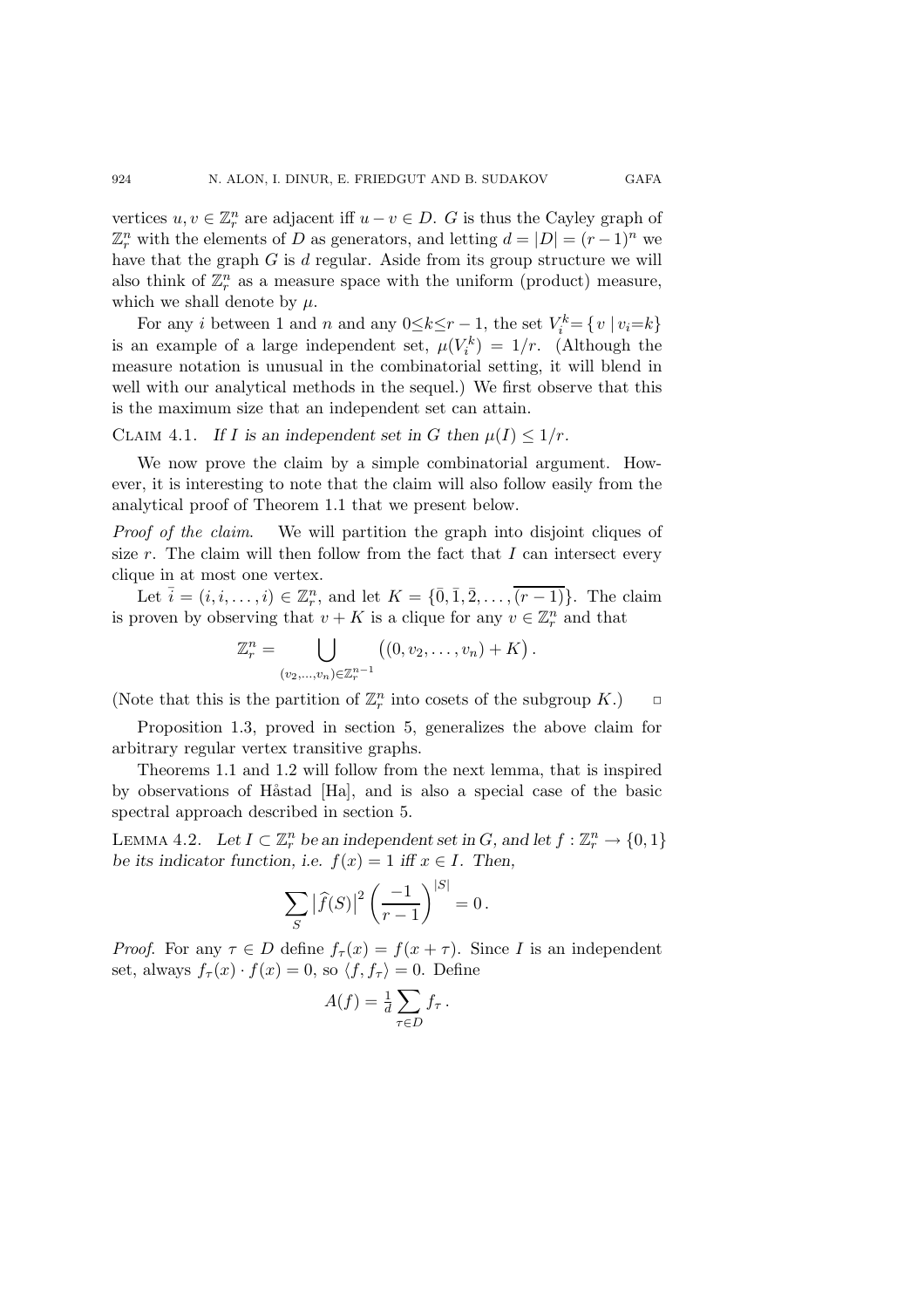A is the averaging operator, replacing  $f(x)$  by the average of f on the neighbors of  $x$ . The above implies that (and indeed is equivalent to)

$$
f, A(f) \rangle = 0. \tag{5}
$$

Let us now compute the Fourier transform of  $A(f)$  in terms of the Fourier transform of f. Recall that for  $S \in \mathbb{Z}_r^n$  we denote  $|S| = |\{i \mid S_i \neq 0\}|$ , CLAIM 4.3.

$$
\widehat{A(f)}(S) = \widehat{f}(S) \left(\frac{-1}{r-1}\right)^{|S|}.
$$

*Proof.* We first claim that  $f_\tau(S) = f(S)u_\tau(S)$ . Indeed,

 $\langle$ 

$$
\widehat{f}_{\tau}(S) = \int f(x+\tau)\overline{u_S(x)}dx = \int f(x)\overline{u_S(x-\tau)}dx
$$

$$
= \int f(x)\overline{u_S(x)}u_S(\tau)dx = \widehat{f}(S)u_{\tau}(S).
$$

Recall that  $D = \{1, \ldots, r-1\}^n$ ,  $d = |D|$ , and denote  $\omega = e^{2\pi i/r}$ . We have

$$
\widehat{A(f)}(S) = \frac{1}{d} \sum_{\tau \in D} \widehat{f}_{\tau}(S) = \frac{1}{d} \widehat{f}(S) \sum_{\tau \in D} u_{\tau}(S)
$$
  

$$
= \frac{1}{d} \widehat{f}(S) \prod_{j=1}^{n} \sum_{k=1}^{r-1} \omega^{kS_j}
$$
  

$$
= \frac{1}{d} \widehat{f}(S) \prod_{j:S_j=0} (r-1) \prod_{j:S_j \neq 0} (-1) = \widehat{f}(S) \left(\frac{-1}{r-1}\right)^{|S|}
$$

where in the last equality we have used  $d = (r-1)^n$ . The proof of the lemma is now completed by orthogonality, writing

$$
0 = \langle f, A(f) \rangle = \sum_{S} \widehat{f}(S) \overline{\widehat{A}(f)}(S) = \sum_{S} |\widehat{f}(S)|^2 \left(\frac{-1}{r-1}\right)^{|S|}.\qquad \Box
$$

*Proof of Theorems 1.1 and 1.2.* Denote  $\alpha = \mu(I)$ . Now, from Parseval we have

$$
\sum |\widehat{f}(S)|^2 = \alpha.
$$

Also,

$$
\widehat{f}(\overline{0}) = \int f(x)dx = \alpha.
$$

Hence

$$
\sum_{S \neq \bar{0}} |\widehat{f}(S)|^2 = \alpha - \alpha^2 \tag{6}
$$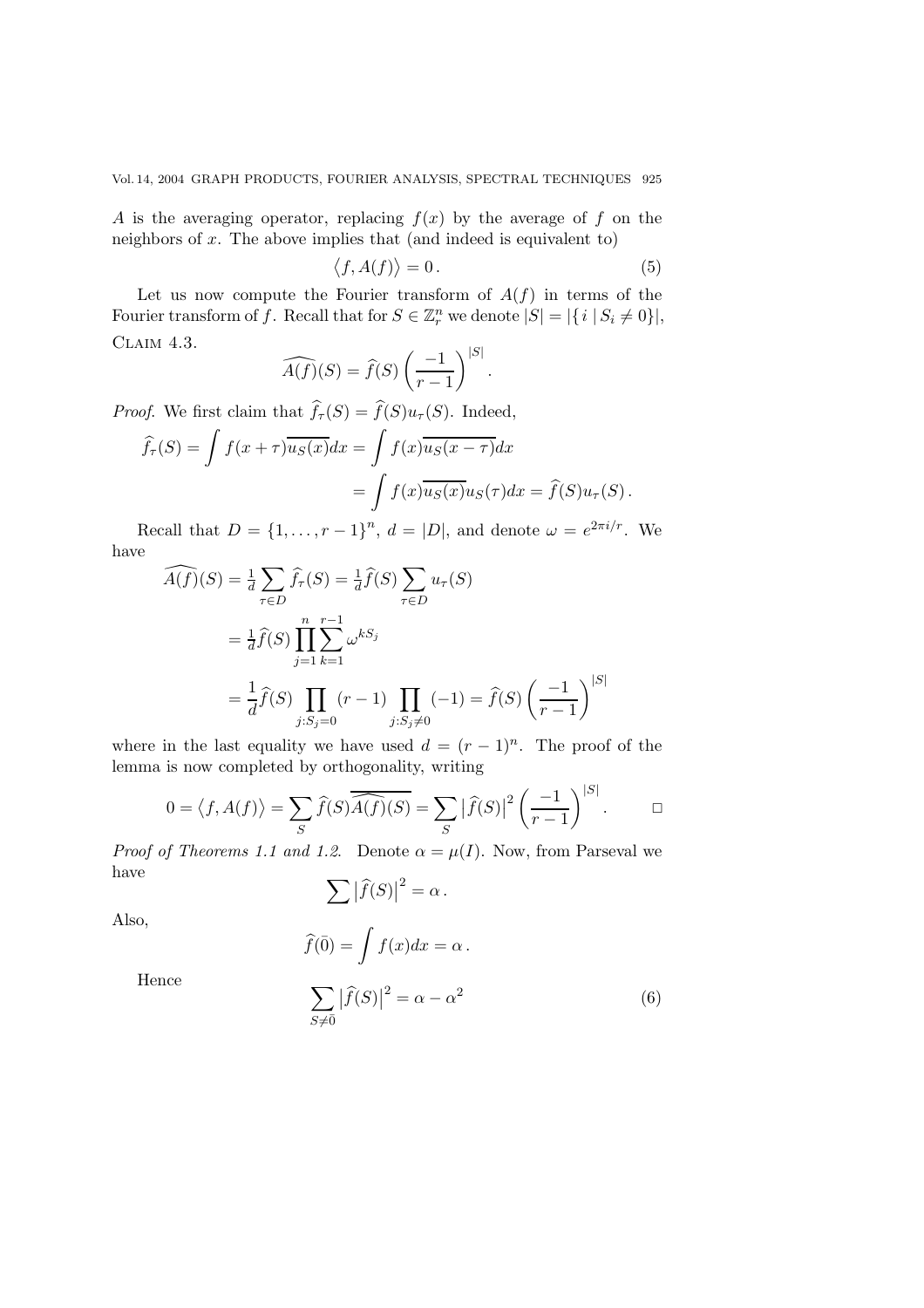and subtracting  $|f(0)|^2 = \alpha^2$  from the identity of Lemma 4.2,

$$
\sum_{S \neq \bar{0}} |\hat{f}(S)|^2 \left(\frac{-1}{r-1}\right)^{|S|} = -\alpha^2.
$$
 (7)

Comparing (6) and (7) now yields valuable information on the Fourier transform of f. It is convenient to interpret this information via the following probability distribution: Let  $T$  be a random variable taking values in  $G \setminus \overline{0}$  with

$$
Pr[T = S] = \frac{|\widehat{f}(S)|^2}{\alpha - \alpha^2}.
$$

Let

$$
X = X(T) = \left(\frac{-1}{r-1}\right)^{|T|}.
$$

Then (7) now gives that

$$
E(X) = \frac{-\alpha^2}{\alpha - \alpha^2} = \frac{-\alpha}{1 - \alpha}.
$$

We now break our analysis into three cases

- $\alpha > 1/r$ . We will see that this cannot happen, which implies Claim 4.1.
- $\alpha = 1/r$ . The analysis of this case will imply Theorem 1.1.
- $\alpha = 1/r \varepsilon$ . This case leads to the proof of Theorem 1.2.

For all three cases it is important to note that for all  $T, X(T) = X \geq \frac{-1}{r-1}$ <br>with equality iff  $|T| - 1$ with equality iff  $|T| = 1$ .

- 1. Let  $\alpha > \frac{1}{r}$ . Then  $E(X) = \frac{-\alpha}{1-\alpha} < \frac{-1}{r-1}$ . However this is impossible, because  $X \geq \frac{-1}{r-1}$ . Hence if I is an independent set then  $\mu(I) \leq \frac{1}{r}$ . because  $X \geq \frac{-1}{r-1}$ . Hence if I is an independent set then  $\mu(I) \leq \frac{1}{r}$ . Thus we have just proven Claim 4.1 (again).
- 2. Next, if  $\alpha = 1/r$  then  $E(X) = \frac{-1}{r-1}$  which implies that  $X = \frac{-1}{r-1}$ meaning that all the support of  $|f(S)|^2$  must be concentrated on us with  $|S| = 1$ . Hence f has all its Fourier transform concentrated on the first two levels. According to Lemma 2.3 this implies that  $f$ depends on one coordinate only, and hence, since  $f$  is not constant, it is the indicator function of  $S_l = k$  for some l and k, as asserted by Theorem 1.1.
- 3. Finally we analyze the case where  $\alpha$  is slightly less than  $1/r$ . This means that  $E(X)$  is very close to  $\frac{-1}{r-1}$ , its minimal value. Observing that for  $S \rvert |S| > 1$ that for  $S, |S| > 1$ ,

$$
X(S) \ge \frac{-1}{(r-1)^3} > \frac{-1}{r-1},
$$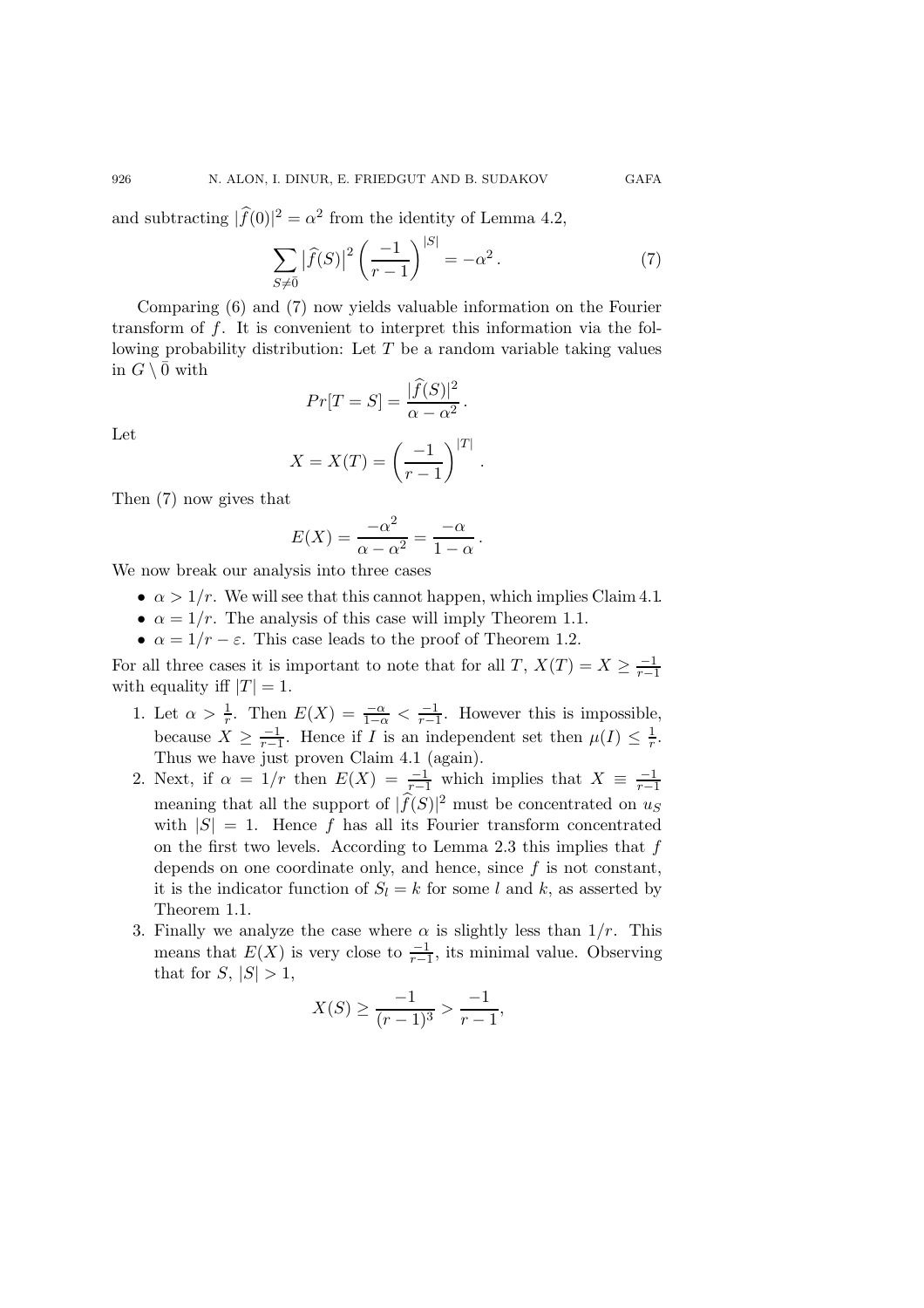this implies that almost all the weight of  $|f(S)|^2$  is concentrated on S,  $|S| < 1.$ 

Formally, let

$$
Y = X + \frac{1}{r-1} \ge 0.
$$

When  $Y > 0$  then  $Y \ge \frac{-1}{(r-1)^3} + \frac{1}{r-1} = \frac{r(r-2)}{(r-1)^3}$ . Hence, by Markov's inequality,

$$
\text{Prob}[Y > 0] \le E(Y) \cdot \frac{(r-1)^3}{r(r-2)}.\tag{8}
$$

Now, if  $\alpha > 1/r - \varepsilon$  then

$$
E(Y) = E(X) + \frac{1}{r-1} < \frac{\varepsilon r^2}{(r-1)(r\varepsilon + r - 1)},
$$

which, using (8) together with  $r \geq 3$ , implies

$$
\text{Prob}[Y > 0] \le \frac{\varepsilon r}{r\varepsilon + r - 1} \cdot \frac{(r - 1)^2}{(r - 2)} \le 2r\varepsilon. \tag{9}
$$

Recalling that

$$
Y(S) > 0
$$
 iff  $X(S) > \frac{-1}{r-1}$  iff  $|S| > 1$ ,

the upshot of (9) is that  $\forall \varepsilon > 0$  and for every independent set I with  $\mu(I) > 1/r - \varepsilon$  we have

$$
\sum_{|S|>1} |\widehat{f}(S)|^2 = (\alpha - \alpha^2) Prob[Y > 0] \le 2\varepsilon,
$$

where  $f$  is the characteristic function of  $I$ . We now deduce directly from Lemma 2.4 that there is some 'dictator' function  $g$  that depends on at most one coordinate, and such that  $||f-g||_2^2 < \frac{K}{\alpha - \alpha^2 - \varepsilon} \cdot 2\varepsilon = O(\varepsilon)$ .<br>(Here, if  $\varepsilon$  is not sufficiently small,  $g \equiv 0$  is also a possibility, but if  $\varepsilon$ is such that  $||f||_2^2 - \frac{K}{\alpha - \alpha^2 - \varepsilon} \cdot 2\varepsilon > 0$  then g must be a dictator.)  $\Box$ 

**4.1 Infinite weak products.** Let A be an infinite set and consider  $G = \times^A K_r$ , the infinite weak product of  $K_r$ . Let  $\mu$  be the product measure on A, the measure generated by the cylinders of finite codimension. The set  $\{u_S\}_{|S|<\infty}$  is a basis for the measurable functions, hence the same proof technique as before yields the following:

**Theorem 4.4.** *Let*  $I \subseteq \times^A K_r$  *be a measurable independent set with*  $\mu(I)=1/r$ *.* Then there exists  $j \in A$  and a set  $J \subset G$  of the form

$$
J = \{S : S_j = k\}
$$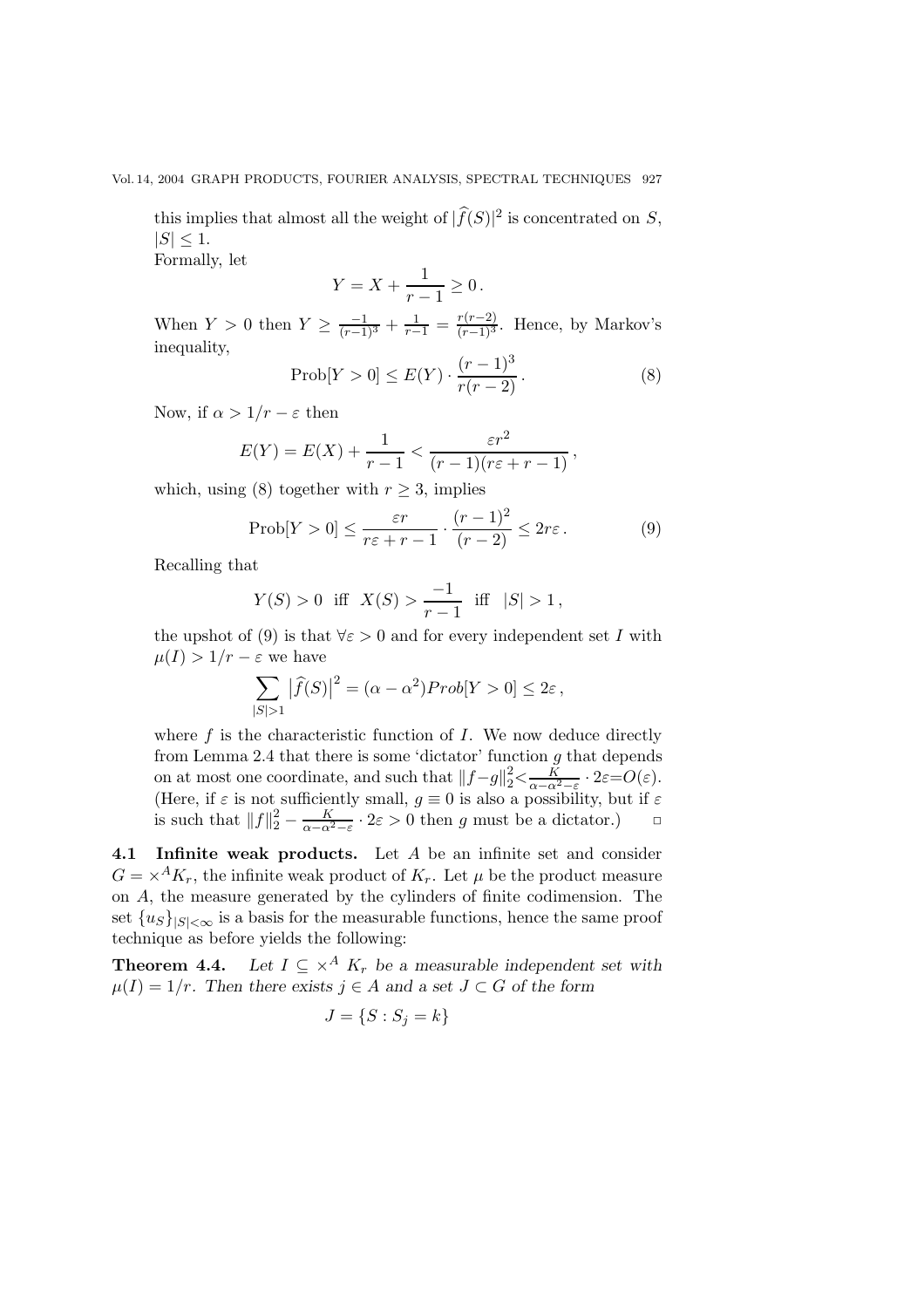*with*

928

$$
\mu(J\triangle I)=0.
$$

REMARKS. • Alternatively one can deduce the infinite dimensional statement from the finite case using the stability statement of Theorem 1.2. It seems impossible to make this deduction directly without the stability theorem.

• In  $[GL]$ , an example due to Pósa is presented that shows, using ultrafilters, an optimal coloring of G which is not of the form  $\sigma(S) = S_i$ . Of course, the color classes thus formed must be non-measurable.

**4.2 Large independent sets in weak products.** Theorem 1.1 gives a complete characterization of independent sets of measure  $1/r$ . Theorem 1.2 also characterizes independent sets of size close to  $1/r$ . A natural question is whether smaller independent sets, of size, say,  $1/(100r)$  still have some simple structure. It seems quite hopeless to approach this question using traditional combinatorial arguments. We now present a conjecture regarding such sets, that may be susceptible to Fourier methods.

Let us start with an example. Consider  $G = \times^n K_3$  over vertices  ${0, 1, 2}^n$ . Let

 $I = \{S : \text{ at least two of the three coordinates } S_1, S_2, S_3 \text{ are equal to } 0\}.$ 

Clearly, if  $S, T \in I$  then they must agree on one of the first three coordinates, hence I is an independent set, with  $\mu(I)=7/27$ . A naive conjecture would be that any reasonably large independent set is similarly determined by few coordinates. However, this is clearly too strong an assumption, since a random subset of I is also an independent set. Moreover, this problem does not go away if we consider only maximal independent sets (with respect to containment). Indeed consider any 'nice' independent set  $I_0$ , e.g. the one above with the following incremental modification. At each step select some random vertex  $v \in \{0,1,2\}^n$  and let  $I_t$  be an arbitrarily chosen maximal independent set containing  $(I_{t-1} \cup \{v\}) \setminus \Gamma(v)$  where  $\Gamma(v)$  are the neighbors of v in G. By definition, at each step  $I_t$  remains a maximal independent set, and after sufficiently many steps its size is still about half that of I, and it certainly is not determined by only a few coordinates.

Thus, we conjecture that every large independent set is close to *being contained* in a set determined by few coordinates. Sets of the form  $\{S: S_j = k\}$  are sometimes referred to as dictatorships (dictated by the jth coordinate.) Analogously, we call  $S$  a  $k$ -junta if its characteristic function depends on at most k different coordinates.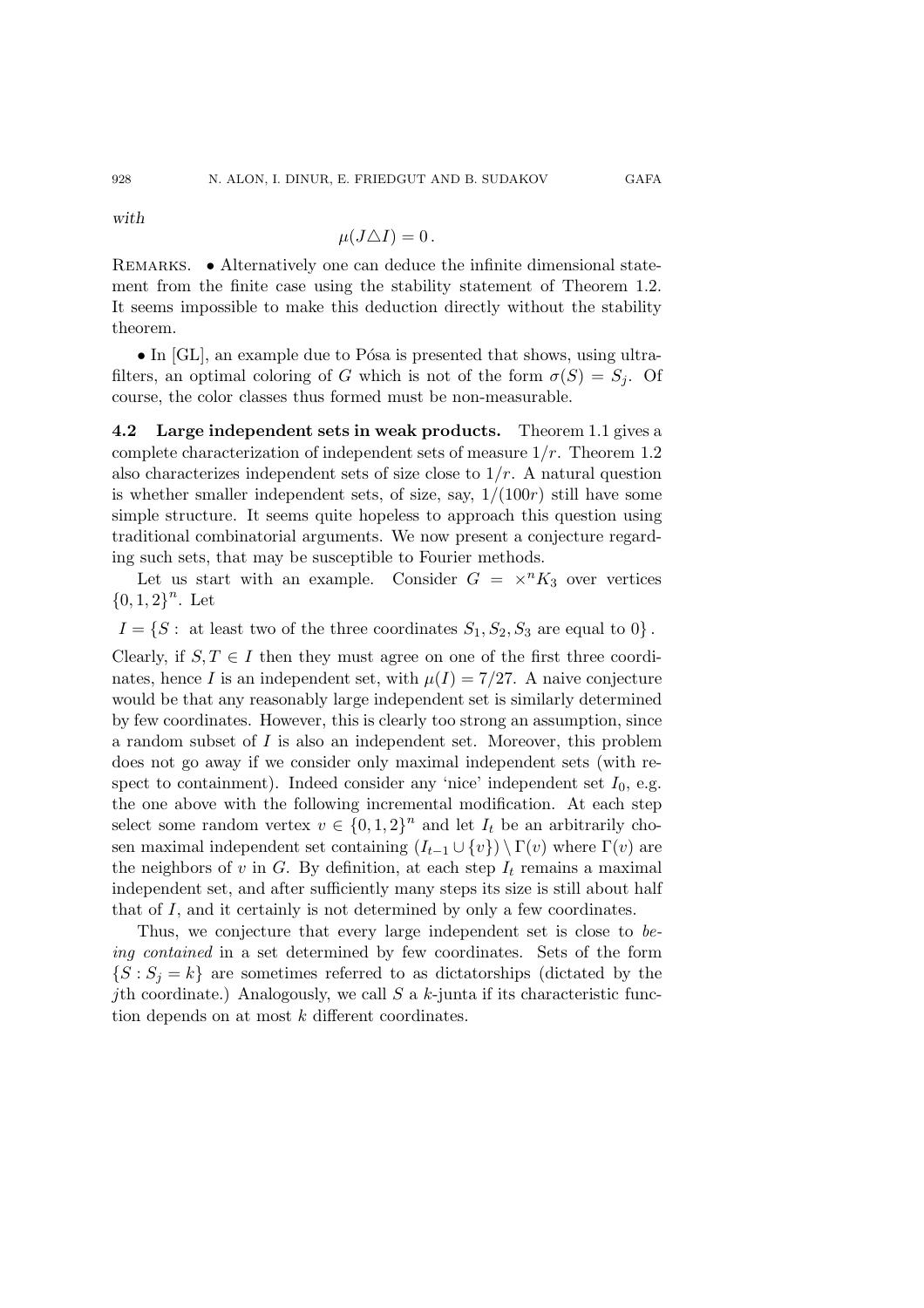CONJECTURE 4.5. *There exists a function*  $M = M(r, \alpha, \varepsilon)$  (note that M *does not depend on n!*)*, such that for every integer*  $r \geq 3$  *and for every*  $\alpha > 0$  if  $I \subseteq K_r^n$  is an independent set with  $\mu(I) > \alpha$  then for any  $\varepsilon > 0$ *there is an* M*-junta* J *which is itself an independent set such that*

$$
\mu(I\setminus J)<\varepsilon\,,
$$

#### *i.e.* I *is almost contained in a junta-type independent set.*

We believe that this conjecture, if proven, may be quite useful in resolving the hardness of approximate-coloring 3-colorable graphs, an infamously open hardness of approximation problem. We outline the connection roughly as follows. Following the PCP approach we begin with some NP-hard constraint satisfaction problem (CSP) and construct from a given CSP instance a 3-colorable graph. This graph would consist of many copies of  $(K_3)^n$  that are further interconnected, such that each copy represents a variable in the CSP taking values in  $\{1,\ldots,n\}$ . One would use the above conjecture to prove that a given coloring of this graph corresponds, in each copy of  $(K_3)^n$ , to a 'commitment' assigning some constant number of values in  $[n]$  to that variable (these are the coordinates of the junta). Then, the structure of the graph would be used to show that these values must satisfy the constraints of the CSP we started out with.

This scheme has been successfully used with similar approximation problems such as vertex-cover [DS], where similarly structured graphs containing many interconnected copies of  $\{0, 1\}^n$  have been constructed, and combinatorial statements regarding the 'juntativity' of subsets of  ${0, 1}^n$ were essential. One must add that it is not altogether clear how to construct such a reduction and such a graph in the 3-colorability case, so proving the above conjecture is by no means the last step of completing such a proof.

Just as the generalization of the results from [FKN], which characterize Boolean functions that are close to dictatorships, are essential for proving Theorem 1.2, we believe that for the proof of the above conjecture it will be necessary to generalize the junta-type results of [Bou2] and [KiS]. First steps towards this goal appear in [DFK].

#### **5 Independent Sets in** *H<sup>n</sup>*

We begin this section with the simple proof of Proposition 1.3. Let H be a vertex-transitive graph on a set  $V = \{v_1, \ldots, v_r\}$  of r vertices, let A be the automorphism group of H, and let S be an independent set of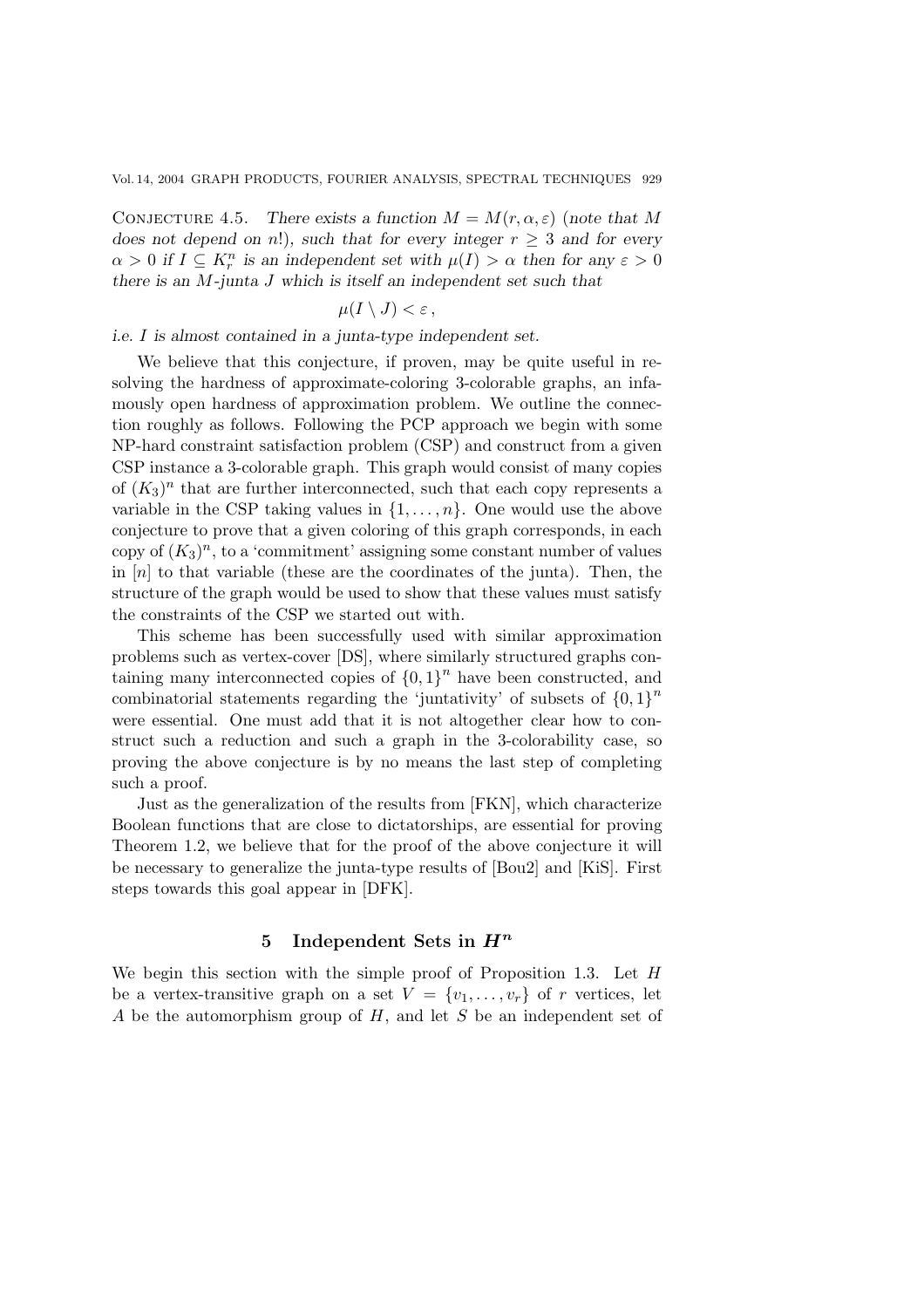maximum size in  $G = H<sup>n</sup>$ . Let  $a_1, a_2, \ldots, a_n$  be *n* random elements of *A*, where each  $a_i$  is chosen, randomly, independently and uniformly, among the members of A. For each i,  $1 \leq i \leq r$ , let  $x_i$  be the random vertex of G given by  $x_i = (a_1(v_i), a_2(v_i), \ldots, a_n(v_i))$ . It is easy to see that  $x_i$  is uniformly distributed among all vertices of  $G$ . Therefore, the expected size of the intersection  $S \cap \{x_1, \ldots, x_r\}$  is precisely  $|S| \frac{r}{|G|}$ . Note, however, that the induced subgraph of G on  $\{x_1,\ldots,x_r\}$  is a copy of H, and therefore the size of the intersection is at most  $\alpha(H)$  for every choice of  $a_1, a_2, \ldots, a_n$ . We conclude that  $|S| \frac{r}{|G|} \le \alpha(H)$ , and as  $|S| = \alpha(G)$  this implies that

$$
\frac{\alpha(G)}{|G|} \le \frac{\alpha(H)}{|H|},
$$

as needed.  $\Box$ 

Remark. The transitivity assumption is needed in the above proposition, that is, its assertion fails for some connected regular base graphs H. Indeed, consider, for example, the following  $d$ -regular graph  $H$ . Its vertex set is the disjoint union of three sets, A, B and C, where  $|A| = |B| = d$  and  $|C| =$  $d+1$ . Let  $a, b, c_1, c_2$  be distinguished elements of the corresponding sets, and let the edge set of  $H$  consist of all edges between  $A$  and  $B$  except  $ab$ , all internal edges in C except  $c_1c_2$ , and the two additional edges  $ac_1$  and  $bc_2$ . It is easy to check that  $\alpha(H) = d+1$ . For each  $n \geq 1$ , let  $m_n = \alpha(H^n)/|H^n|$ denote the maximum possible measure of an independent set in  $H<sup>n</sup>$ . Thus  $m_1 = \frac{d+1}{3d+1}$ . We claim that for  $n > 1$ ,

$$
m_n \ge \frac{d}{3d+1} + \frac{d}{3d+1}m_{n-1} \, .
$$

To prove this claim, note that the set of vertices of  $H<sup>n</sup>$  whose first coordinate is a member of A (with all possible extensions to the rest of the coordinates), together with the set of all vertices of  $H<sup>n</sup>$  whose first coordinate is in  $C - \{c_1\}$ , with the last  $n - 1$  coordinates belonging to a maximum size independent set in  $H^{n-1}$ , form an independent set in  $H^n$ . This proves the claim and implies that

$$
m_n \ge \frac{d}{3d+1} + \left(\frac{d}{3d+1}\right)^2 + \dots + \left(\frac{d}{3d+1}\right)^{n-1} + \left(\frac{d}{3d+1}\right)^{n-1} \frac{d+1}{3d+1}.
$$

For any fixed d, the above lower bound tends to  $\frac{d}{2d+1}$  as n tends to infinity,<br>showing that the graph H does not satisfy the assertion of Proposition 1.3 showing that the graph  $H$  does not satisfy the assertion of Proposition 1.3.

We proceed with the proofs of Theorems 1.4 and 1.5. These are based on some basic facts about graph eigenvalues and eigenvectors. The relation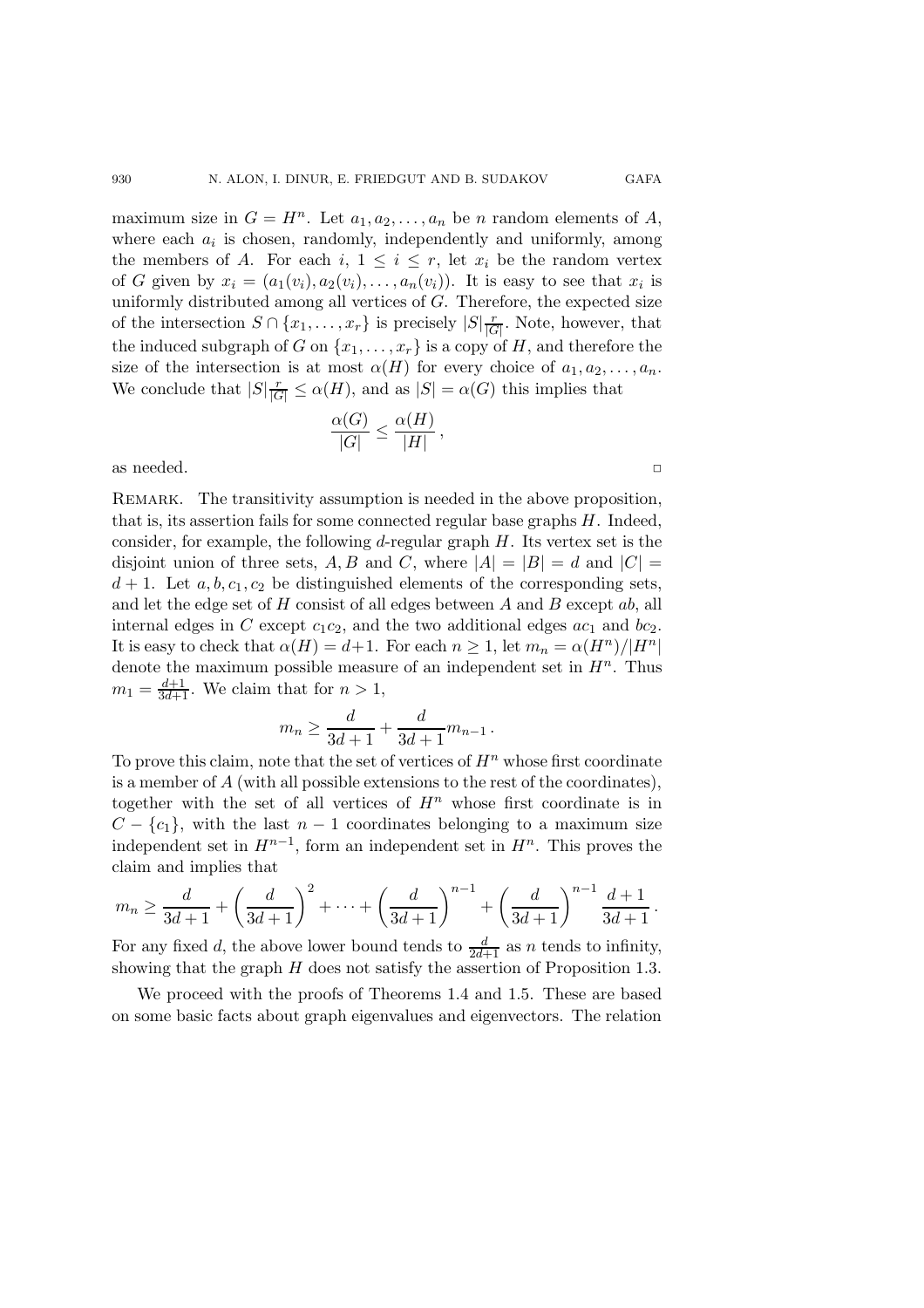between the spectral properties of a graph and its structural properties has been studied extensively, cf., e.g. [A1], [KrS] and its references.

The *adjacency matrix* of a graph  $H=(V,E)$  is the matrix  $A=(a_{u,v})_{u,v\in V}$ , in which  $a_{u,v} = 1$  if  $uv \in E$  and  $a_{u,v} = 0$  otherwise. This matrix is symmetric and hence has real eigenvalues  $\mu_1 \geq \ldots \geq \mu_r$  (called the eigenvalues of H) and an orthonormal basis of eigenvectors  $u_1, \ldots, u_r$ . If H is connected and d-regular, then  $\mu_1 = d$ , and the corresponding (normalized) eigenvector is  $u_1 = \frac{1}{\sqrt{r}} (1, 1, \ldots, 1)^t$ . By the Perron–Frobenius theorem  $d \geq |\mu_i|$  for all i, and  $\mu_2 < d$  iff H is connected, whereas  $\mu_r > -d$  iff H is non-bipartite. Note that the trace of  $A$  is 0, as  $H$  has no loops, and therefore if  $H$  has edges, then  $\mu_1$  is strictly positive and  $\mu_r$  is strictly negative.

The adjacency matrix of the weak power  $H^n$  of H is the tensor n-th power of A. Its eigenvalues are all products  $\prod_{i=1}^{n} \mu_{g(i)}$ , as g ranges over<br>all  $x^n$  functions mapping  $\{1, 2, ..., n\}$  into  $\{1, 2, ..., n\}$ . The corresponding all  $r^n$  functions mapping  $\{1, 2, ..., n\}$  into  $\{1, 2, ..., r\}$ . The corresponding orthonormal basis of eigenvectors is obtained by taking all tensor products of the eigenvectors  $u_i$ .

LEMMA 5.1. Let  $G = (V, E)$  be a D-regular, connected graph on m vertices, let  $D = \lambda_1 \geq \lambda_2 \geq \ldots \geq \lambda_m$  be its eigenvalues, and let  $v_1, v_2, \ldots, v_m$  be the corresponding orthonormal basis of eigenvectors, where  $v_1 = \frac{1}{\sqrt{m}} (1, 1, \dots, 1)^t$ . Let I be an independent set in G, let f be its characteristic function, and suppose  $f = \sum_{i=1}^{m} c_i v_i$ .

(i) *The size of* I *satisfies*

$$
|I| \le \frac{-\lambda_m m}{D - \lambda_m},\tag{10}
$$

*and equality holds if and only if* f *is a linear combination of the eigenvectors corresponding to the eigenvalues*  $\lambda_1$  *and*  $\lambda_m$ *.* 

(ii) If  $\sum_{i:\lambda_i\neq\lambda_1,\lambda_m} c_i^2 = \delta m$  and  $\lambda = \min\{\lambda_i : \lambda_i \neq \lambda_m\}$  then

$$
\delta \le \frac{(D - \lambda_m)}{(\lambda - \lambda_m)} \frac{|I|}{m} \left( \frac{-\lambda_m}{D - \lambda_m} - \frac{|I|}{m} \right). \tag{11}
$$

*Proof.* Let A be the adjacency matrix of G. Since  $f$  is the characteristic vector of an independent set,  $f^t A f = 0$ . As the vectors  $v_i$  form an orthonormal basis,  $f^t A f = \sum_{i=1}^m c_i^2 \lambda_i$ ,  $\sum_{i=1}^m c_i^2 = f^t f = \sum_{v \in V} f^2(v) = |I|$ ,<br>and  $c_1 = f^t v_1 = |I|/\sqrt{m}$ . It thus follows that and  $c_1 = f^t v_1 = |I| / \sqrt{m}$ . It thus follows that

$$
0 = f^t A f = \sum_{i=1}^m c_i^2 \lambda_i = Dc_1^2 + \sum_{i=2}^m c_i^2 \lambda_i \ge D \frac{|I|^2}{m} + \lambda_m \sum_{i=2}^m c_i^2
$$

$$
= D \frac{|I|^2}{m} + \lambda_m \left( |I| - \frac{|I|^2}{m} \right).
$$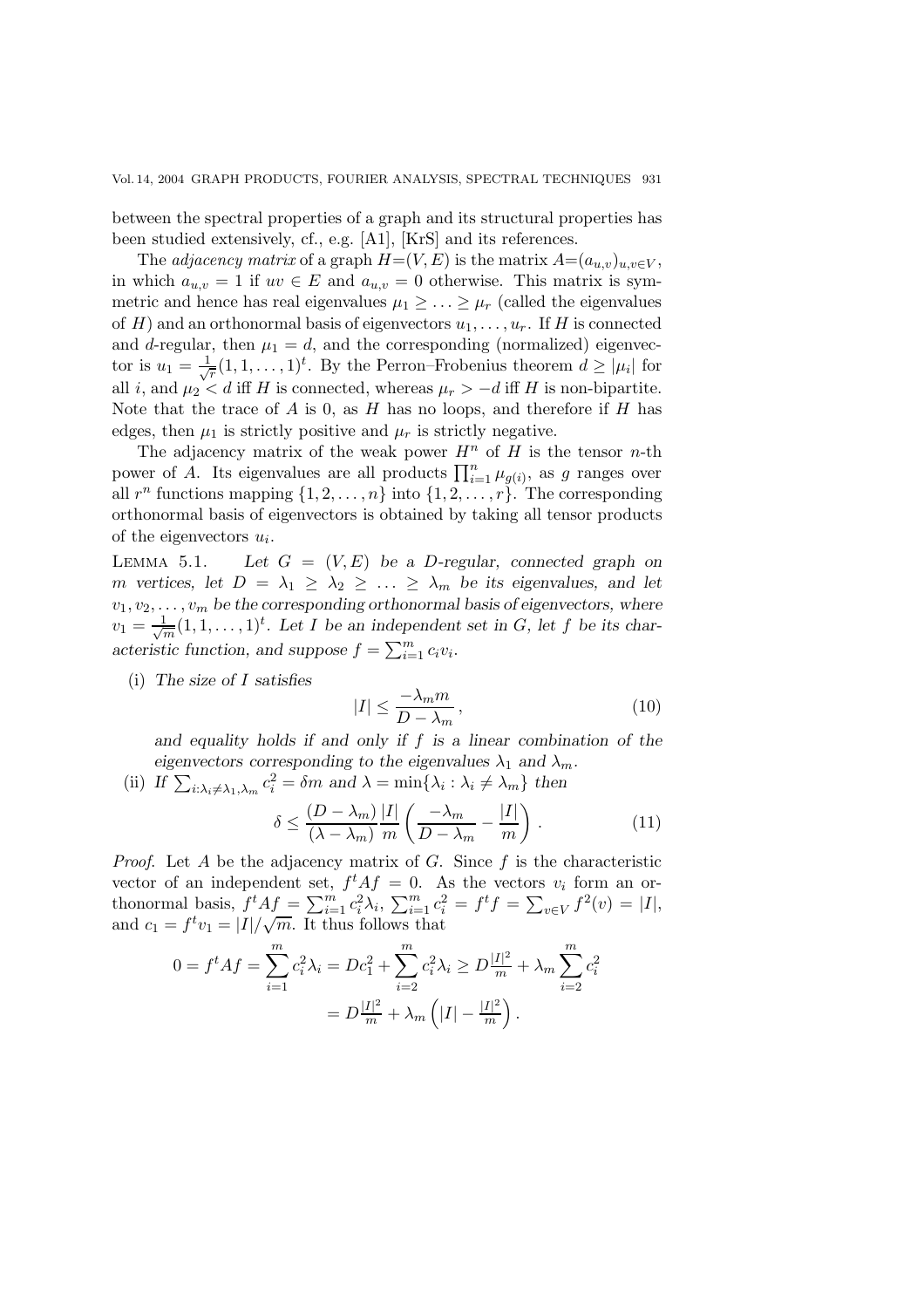Therefore,

932

$$
-\lambda_m|I| \ge \frac{|I|^2}{m}(D-\lambda_m),
$$

implying (10). Moreover, equality holds if and only if  $c_i = 0$  whenever  $\lambda_i$ is neither  $D = \lambda_1$  nor  $\lambda_m$ . This establishes the assertion of part (i).

The proof of part (ii) is very similar. Here

$$
0 = f^t A f = \sum_{i=1}^m c_i^2 \lambda_i = D \frac{|I|^2}{m} + \lambda_m \left( |I| - \frac{|I|^2}{m} - \delta m \right) + \sum_{i:\lambda_i \neq \lambda_1, \lambda_m} c_i^2 \lambda_i
$$

$$
\geq D \frac{|I|^2}{m} + \lambda_m \left( |I| - \frac{|I|^2}{m} - \delta m \right) + \delta m \lambda.
$$

Therefore,

$$
(D - \lambda_m)|I| \left( \frac{-\lambda_m}{D - \lambda_m} - \frac{|I|}{m} \right) = -\lambda_m |I| - \frac{D - \lambda_m}{m} |I|^2 \ge \delta m (\lambda - \lambda_m),
$$
  
implying (11).

*Proof of Theorem 1.4.* Put  $G = H^n$  and let  $m = r^n$  be the number of vertices of G. By the discussion preceding Lemma 5.1, the eigenvalues of  $G$  are all products of eigenvalues of  $H$  and the corresponding eigenvectors are the tensor products of the eigenvectors of  $H$ . In particular, the largest eigenvalue of G is its degree  $\lambda_1 = D = d^n$ , and its smallest (most negative) eigenvalue is  $\lambda_m = \mu_r d^{n-1}$ . Therefore, by Lemma 5.1, part (i),

$$
\alpha(G) \le \frac{-\lambda_m m}{D - \lambda_m} = \frac{-\mu_r d^{n-1} r^n}{d^n - \mu_r d^{n-1}} = \frac{-\mu_r r^n}{d - \mu_r},
$$

as needed. Moreover, if I is an independent set of size  $\frac{-\mu_r r^n}{d-\mu_r}$  in G then, by Lemma 5.1 part (i), the characteristic function  $f$  of  $I$  is a linear combination of the eigenvectors corresponding to the eigenvalues  $\lambda_1$  and  $\lambda_m$ . Since H is connected and non-bipartite the multiplicity of the eigenvalue  $\lambda_1 = d^n$  of G is one, and its only eigenvector is the vector  $\frac{1}{r^{n/2}}(1, 1, \ldots, 1)^t$  obtained by taking the tensor  $n$ -th power of the first eigenvector of  $H$ . Similarly, the only eigenvectors corresponding to the smallest eigenvalue  $\lambda_m = \mu_r d^{n-1}$  are the tensor products of one eigenvector of  $H$  corresponding to its smallest eigenvalue, with  $n-1$  copies of the vector  $\frac{1}{\sqrt{r}}(1,1,\ldots,1)^t$ . Let  $u_1, u_2, \ldots, u_r$ be an orthonormal basis of eigenvectors of  $H$ , where  $u_i$  corresponds to the eigenvalue  $\mu_i$ . In particular,  $u_1 = \frac{1}{\sqrt{r}}(1, 1, \ldots, 1)^t$ . For each sequence  $S \in \{1, 2, ..., r\}^n$ , let  $v_S$  denote the tensor product  $\prod_{i=1}^n u_{S_i}$ . Define, also  $|S| = |f_i \cdot S_i + 1|$  In addition if  $|S| = 1$  let  $i(S)$  denote the unique index i  $|S| = |\{i : S_i \neq 1\}|.$  In addition, if  $|S| = 1$ , let  $i(S)$  denote the unique index i such that  $S_i \neq 1$ . The vectors  $v_s$  form an orthonormal basis of eigenvectors of  $G$ , and by the above discussion the vector  $f$  is a linear combination of vectors  $v_S$  with  $|S| \leq 1$ . Let  $f = \sum_{|S| \leq 1} \alpha_S v_S$  be this combination.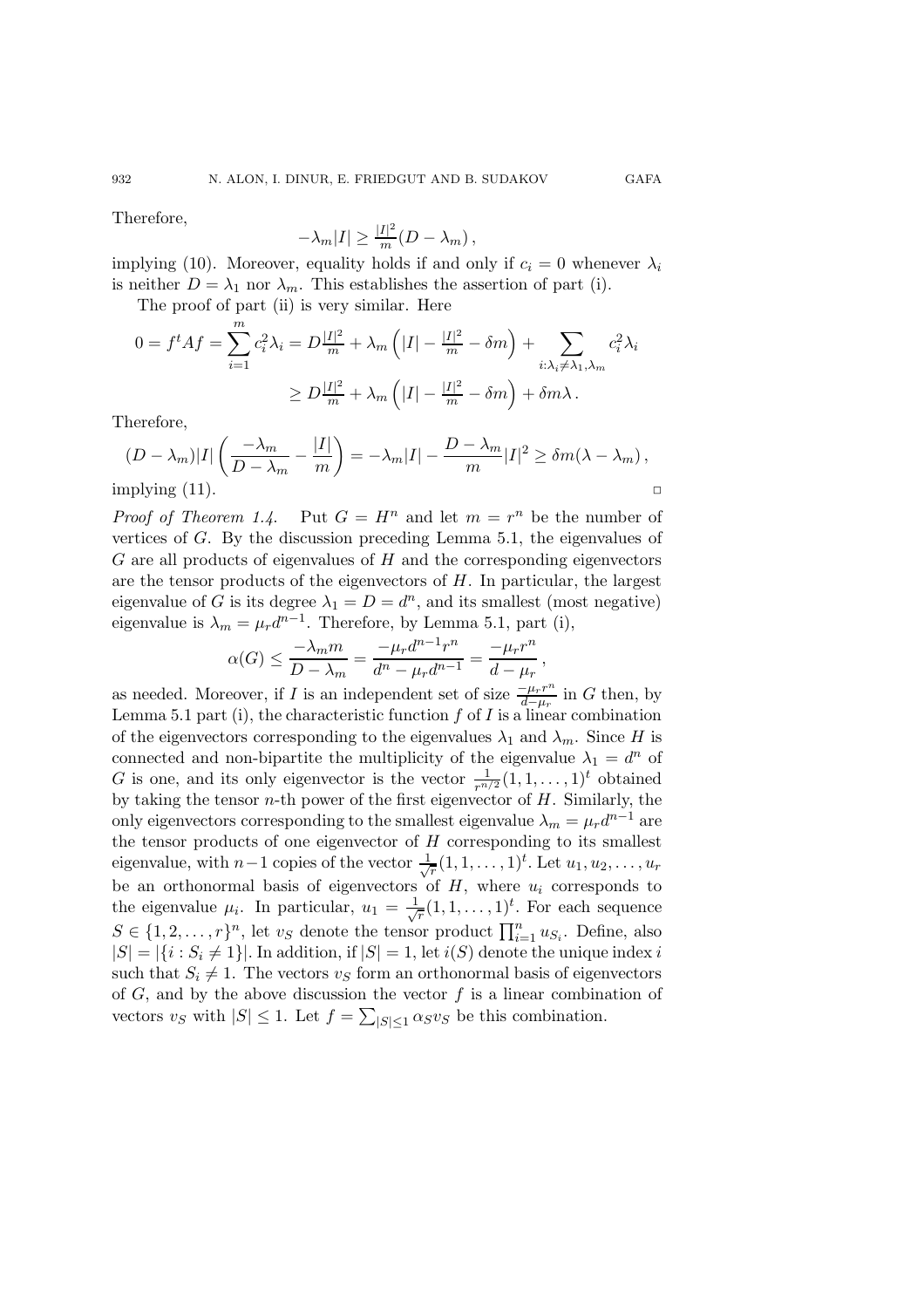Imitating the proof of Lemma 2.3 we next show that since  $f$  is Boolean, all the vectors S for which  $|S| = 1$  and  $\alpha_S \neq 0$  have the same value of  $i(S)$ . Indeed, since f is Boolean,  $f^2 = f$ . However,  $f^2 = \sum_{S,S'} \alpha_S \alpha_{S'} v_S v_{S'}$ , where here  $v_S v_S'$  denotes the vector whose coordinates are the products of the corresponding coordinates of  $v<sub>S</sub>$  and  $v<sub>S'</sub>$ . It is easy to check that if  $|S| = |S'| = 1$  and  $i(S) = i(S')$ , then  $v_S v_{S'}$  is a linear combination of the vectors  $v_T$  with  $i(T) = i(S)$  and the constant vector. It is also easy to check that for the unique sequence  $S = \overline{1} = (1, 1, \ldots, 1)$ , and for any S' with  $|S'| = 1$ ,  $v_T v_{S'}$  is a scalar multiple of  $v_{S'}$ . On the other hand, if  $|S| = |S'| = 1$  and  $i(S) \neq i(S')$  then users is a multiple of the vector  $v_T$  $|S| = |S'| = 1$  and  $i(S) \neq i(S')$ , then  $v_S v_{S'}$  is a multiple of the vector  $v_T$ , where T coincides with S in coordinate number  $i(S)$ , with S' in coordinate number  $i(S')$ , and with both in all other coordinates (in which they are both 1). In particular,  $|T| = 2$ . By the unique representation of f as a linear combination of the members of the basis  $v<sub>S</sub>$ , it thus follows that all vectors S for which  $\alpha_S \neq 0$  and  $|S| = 1$  have the same value of  $i(S)$ . In other words,  $f$  is determined by a single coordinate, that is, there is a coordinate i such that for each vertex  $x = (x_1, x_2, \ldots, x_n)$  of  $H^n$ , x lies in I depending only on the value of  $x_i$ . It follows that all the vertices that appear in the *i*-th coordinate of members of  $I$  form an independent set of  $H$ , and as this set has to be of maximum size, the assertion of the second part of Theorem 1.4 follows.  $\Box$ 

*Proof of Theorem 1.5*. Let f be the characteristic vector of I, put  $D = d^n$ ,  $m = r^n$  and let  $\lambda_1 = D \geq \lambda_2 \geq \cdots \geq \lambda_m$  be the eigenvalues of G. Define also  $\lambda = \min\{\lambda_i : \lambda_i \neq \lambda_m\}$ . Let  $u_1, \ldots, u_r$  as well as  $\{v_S : S \in \{1, 2, \ldots, r\}^n\}$  be, as in the previous proof, the eigenvectors of H and of G, respectively. Let  $f = \sum c_S v_S$  be a representation of f as a linear combination of the vectors  $v<sub>S</sub>$ , and define  $\delta$  by

$$
\delta m = \sum_{|S|>1} c_S^2 \, .
$$

By Lemma 5.1, part (ii), we conclude that

$$
\delta \le \frac{(D - \lambda_m)}{(\lambda - \lambda_m)} \frac{|I|}{m} \epsilon.
$$
\n(12)

It is not difficult to express  $\lambda$  as the minimum between three possible eigenvalues of G. If  $\mu = \min\{\mu_i : \mu_i > \mu_r\}$ , then  $\lambda = \min\{\mu d^{n-1}, \mu_r \mu_2 d^{n-2}, \mu_i^3 d^{n-3}\}$ . In any case, since  $\mu_2 < d$  and  $\mu_r > -d$ , there exists some  $\eta = \eta(H) > 0$ (which depends only on the base graph  $H$ , and not on n), such that  $\lambda = (\mu_r + \eta)d^{n-1}$ . Substituting in (12) and recalling that  $D = d^n$  and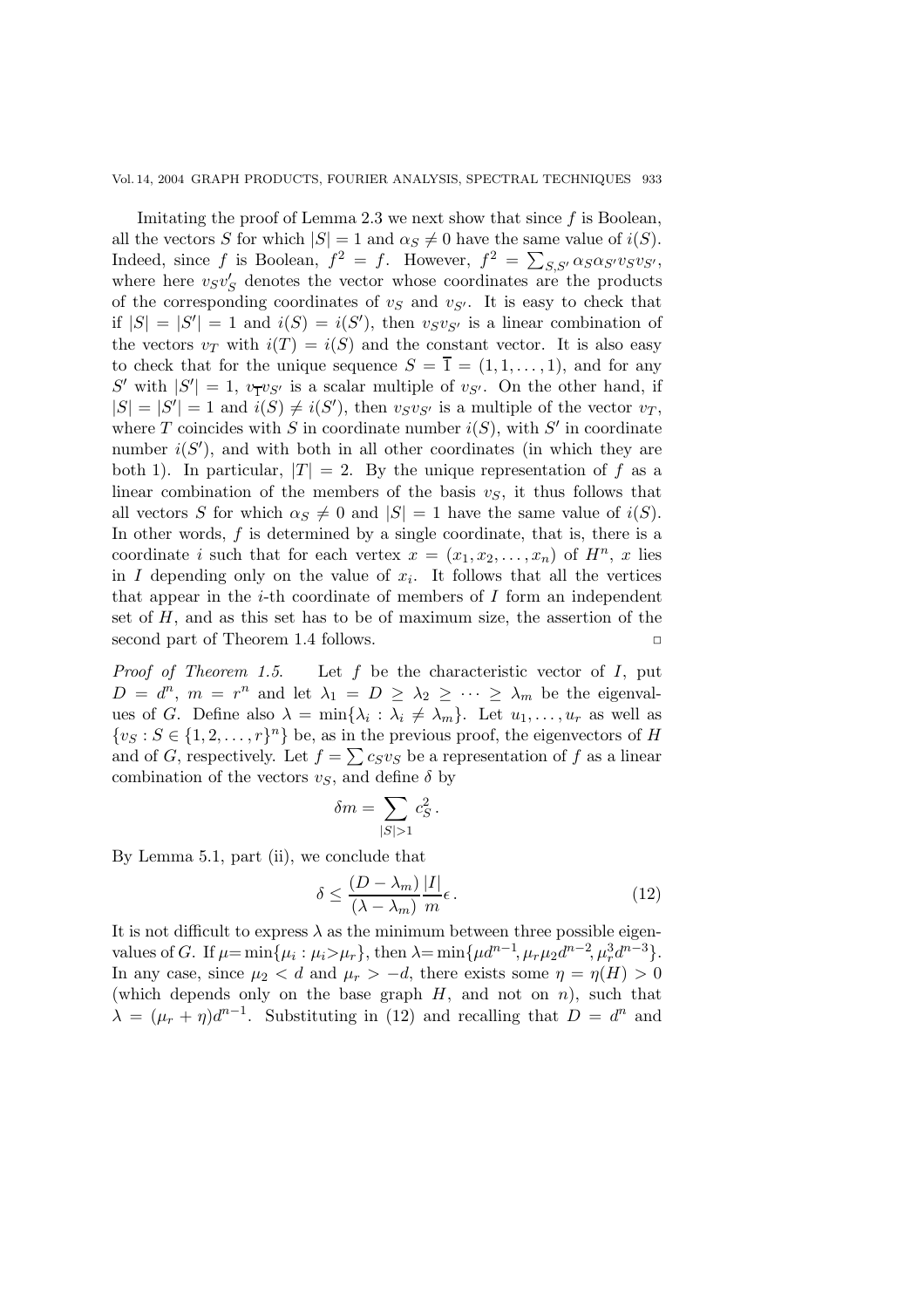$\lambda_m = \mu_r d^{n-1}$  we conclude that

$$
\delta \leq \frac{(d-\mu_r)}{\eta} \frac{|I|}{m} \epsilon.
$$

Now, for any function g let  $(\widehat{g})$  be the vector of coefficients of its expansion according to the characters  $u<sub>S</sub>$  described in section 2, and  $(\bar{g})$  the vector of coefficients of its expansion according to the set  $v<sub>S</sub>$ . Since each of these two sets is, up to a multiplicative constant, an orthonormal basis the transformation between these two expansions is norm-preserving up to a multiplicative constant:

$$
m\|(\widehat{g})\|_2^2 = \|(\bar{g})\|_2^2.
$$

Furthermore, what is crucial to us, is that this transformation is normpreserving levelwise: for any  $0 \leq k \leq n$  the  $l_2$  norm of  $\hat{g}$  on the k'th level is precisely  $\sqrt{m}$  times the  $l_2$  norm of  $\bar{g}$  on the k'th level:

$$
m \sum_{|S|=k} |\widehat{g}(S)|^2 = \sum_{|S|=k} |\bar{g}(S)|^2.
$$

This is true because for any such k

$$
Span ( \{ u_S : |S| = k \} ) = Span ( \{ v_S : |S| = k \} ) ,
$$

giving a simultaneous level-wise decomposition of the space of functions into orthogonal subspaces.

Returning to our function  $f$  we perform this change of basis, and express f as a linear combination of the characters  $u<sub>S</sub>$  and conclude that

$$
\sum_{|S|>1}|\widehat{f}(S)|^2 = \frac{\sum_{|S|>1}c_S^2}{m} = \frac{\delta m}{m} \le \frac{(d-\mu_r)}{\eta} \frac{|I|}{m}\epsilon.
$$

The desired result now follows from Lemma 2.4.  $\Box$ 

**5.1 Examples.** There are various examples of graphs H which satisfy the assumptions of Theorems 1.4 and 1.5. These include complete graphs, line graphs of regular graphs which contain a perfect matching, Kneser graphs, some strongly regular graphs and appropriate classes of random regular graphs. Here are the details:

• Let  $k > 3$  and let  $G = (V, E)$  be a k-regular graph on n vertices which contains a perfect matching, i.e. a set of  $n/2$  pairwise disjoint edges. The line graph  $L(G)$  of G has a vertex for every edge of G and two vertices of  $L(G)$  are adjacent if as edges of G they share a vertex. By definition,  $L(G)$  is a  $d = 2(k-1)$ -regular graph on  $r = nk/2$  vertices. Since an independent set in  $L(G)$  corresponds to a matching in G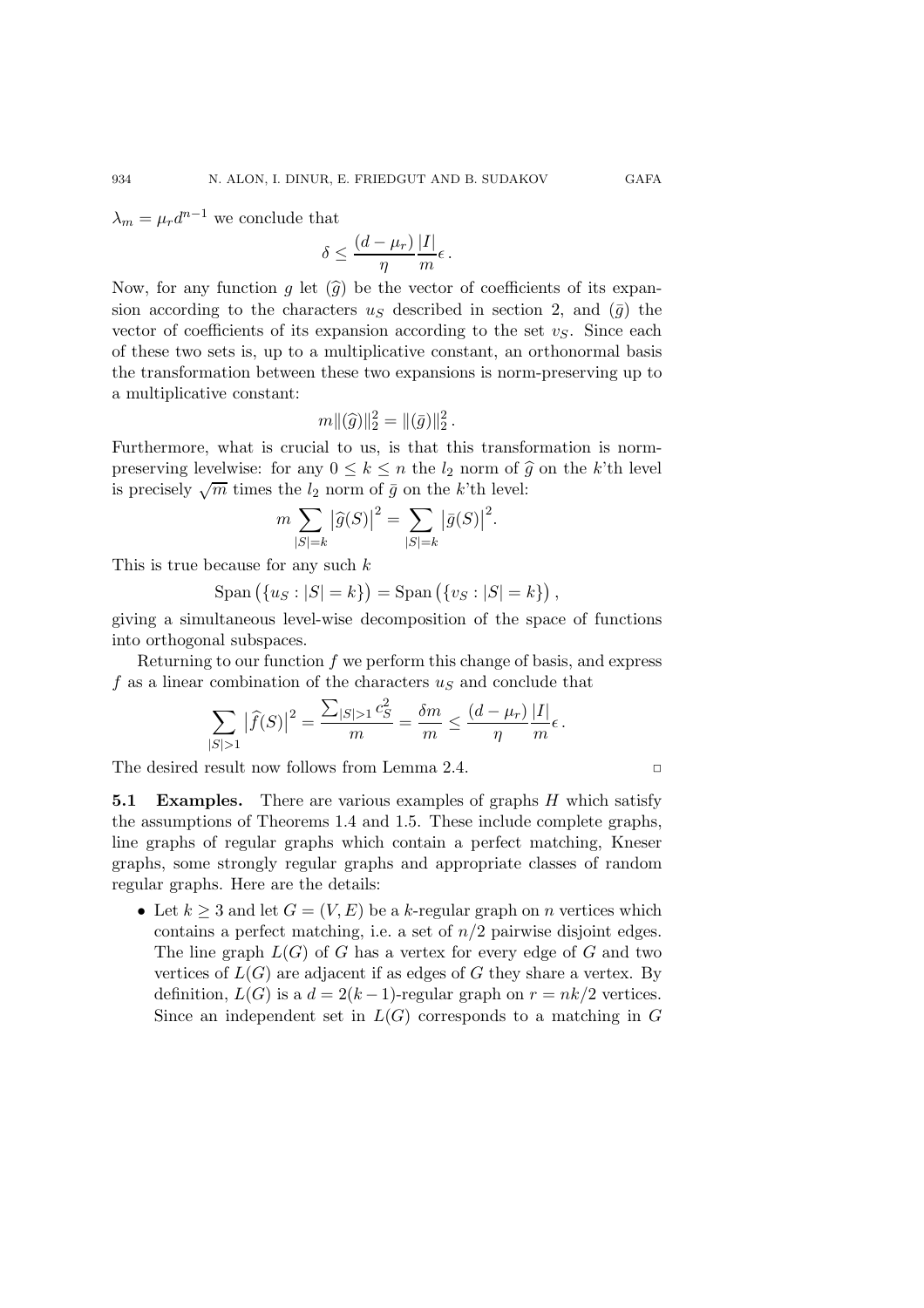we have that  $\alpha(L(G)) = n/2$ . As noted by A. Hoffman, the smallest eigenvalue of the adjacency matrix  $A_{L(G)}$  of  $L(G)$  is easy to compute. Let  $B = (b_{v,e})$  be the vertex-edge incidence matrix which is defined as  $b_{v,e} = 1$  iff  $v \in e$ . Then  $A_{L(G)} = B^{T}B - 2I$ . Since  $B^{T}B$  is positive semidefinite, all its eigenvalues are non-negative. Hence, the eigenvalues of  $A_{L(G)}$  are  $\geq -2$ . Moreover, we have that the rank of  $B^T B$  satisfies  $r(B^T B) = r(B) \leq |V(G)| < |E(G)|$ . So,  $B^T B$  has at least one 0 eigenvalue. This implies that the smallest eigenvalue of  $A_{L(G)}$  is  $\mu_r = -2$ . Now it is easy to check that  $L(G)$  satisfies the assumptions of Theorems 1.4 and 1.5. If, in addition,  $G$  is class 1-Vizing (that is, it is k-edge colorable), then  $H = L(G)$  satisfies the assumption in the remark following Theorem 1.4, and hence any optimal coloring of  $H^n$  is determined by one of the factors.

• Let t, k be two positive integers,  $t > 2k$ . The *Kneser graph*  $K(t, k)$ is the graph whose vertices are all  $k$ -subsets of a  $t$ -element set, where two vertices are adjacent iff the corresponding sets are disjoint. The number of vertices of this graph is clearly  $r = \binom{t}{k}$  $\binom{t}{k}$ , and it is well known that its eigenvalues are all numbers of the form  $(-1)^{j} \binom{t-k-j}{k-j}$  $\binom{k-j}{k-j},$ for  $j \in \{0, 1, \ldots, k\}$  (see, e.g. [Lo] for a proof.) In particular, the largest eigenvalue is the degree of regularity  $d = \mu_1 = \binom{t-k}{k}$  and the smallest is  $\mu_r = -\binom{t-k-1}{k-1}$ . The independence number of  $K(t, k)$  is the maximum possible cardinality of an intersecting family of k-subsets of a  $t$ -element set. This maximum is determined by the Erdős–Ko–Rado theorem [EKR], and is the number of all  $k$ -sets containing a single element, that is

$$
\binom{t-1}{k-1} = \frac{\binom{t-k-1}{k-1}\binom{t}{k}}{\binom{t-k}{k} + \binom{t-k-1}{k-1}} = \frac{-\mu_r r}{d - \mu_r}.
$$

Therefore, for each admissible t and k,  $H = K(t, k)$  satisfies the assumptions of Theorems 1.4 and 1.5. In particular,  $K(5, 2)$ , which is the Petersen graph, satisfies these assumptions.

• Let a be an even integer and let  $q = p^a$  be a prime power which is congruent to 1 modulo 4 so that  $-1$  is a square in the finite field  $GF(q)$ . Let  $P_q$  be the graph whose vertices are all elements of  $GF(q)$  and two vertices are adjacent if and only if their difference is a quadratic residue in  $GF(q)$ . This graph is usually called the *Paley graph*. It is easy to see that  $P_q$  is  $d = (q-1)/2$ -regular. To compute the eigenvalues of  $P_q$  one can use the fact that it is strongly regular, i.e. the number of common neighbors of any two vertices of it has the same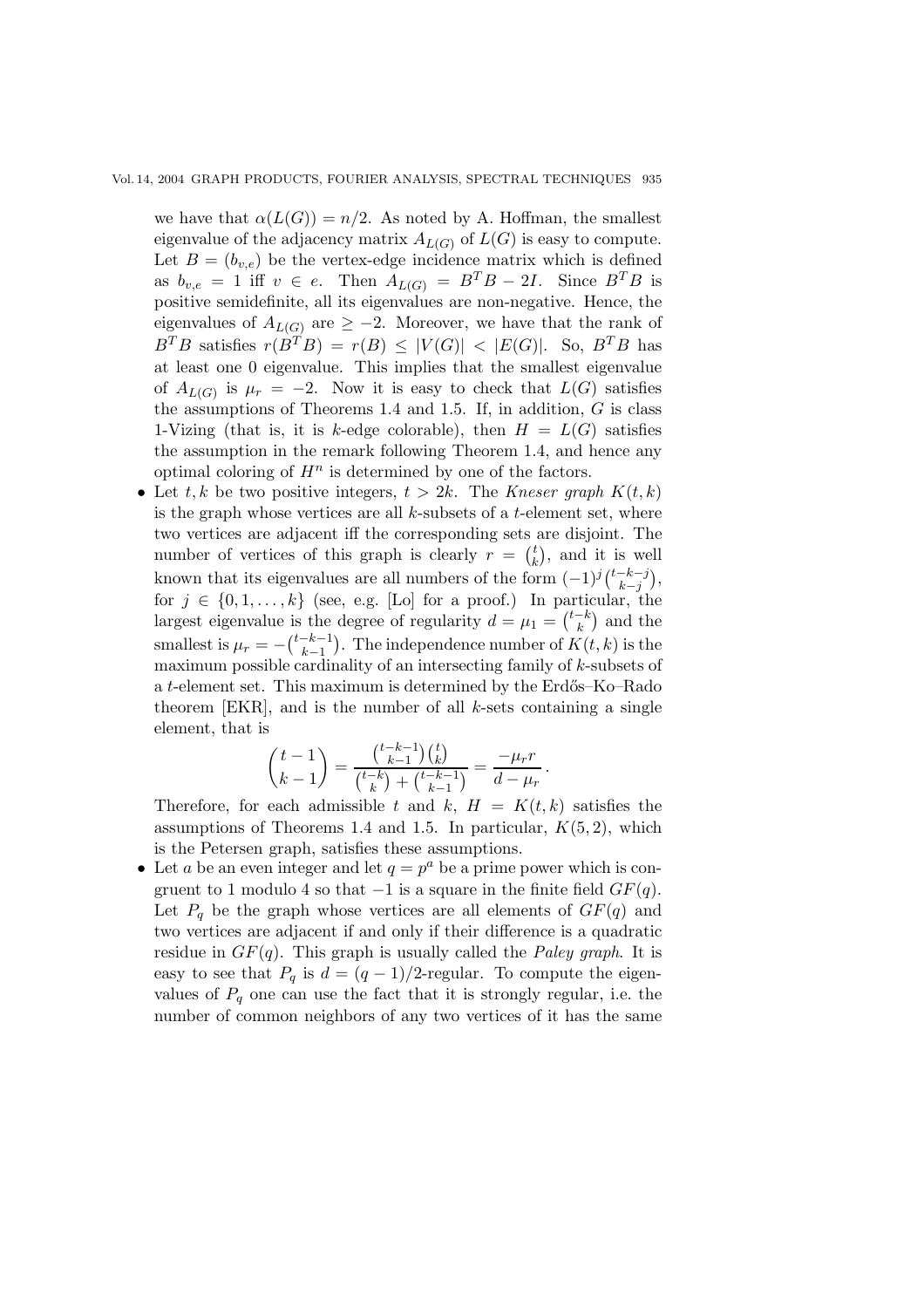value –  $(q-5)/4$  if they are adjacent, and the same value –  $(q-1)/4$ if they are not. This implies that the smallest eigenvalue of the adjacency matrix of  $P_q$  is  $\mu_q = -(\sqrt{q}+1)/2$  (see, e.g. [KrS]). It is easy to see that all elements of the subfield  $GF(\sqrt{q}) \subset GF(q)$  are quadratic residues in  $GF(q)$ . This implies that for every quadratic non-residue  $\beta \in GF(q)$  all elements of any multiplicative coset  $\beta GF(\sqrt{q})$  form an independent set of size  $\sqrt{q}$ . Hence for this graph we get

$$
\alpha(P_q) = \sqrt{q} = \frac{(\sqrt{q}+1)/2}{(q-1)/2 + (\sqrt{q}+1)/2}q = \frac{-\mu_q}{d-\mu_q}q.
$$

The graph  $P_q$  also satisfies the condition in the remark following Theorem 1.4. Indeed, it is easy to see that the sets  $\{\alpha + \beta GF(\sqrt{q})\}$ :  $\alpha \in GF(\sqrt{q})\}$  form a partition of of its set of vertices into  $\sqrt{q}$  independent sets.

• Another construction of a strongly regular graph which satisfies the assumptions of Theorems 1.4 and 1.5 is due to Delsarte and Goethals and to Turyn (see, e.g. [KrS]). Let q be a prime power and let  $V(H)$ be the elements of the two dimensional vector space over  $GF(q)$ . Thus H has  $r = q^2$  vertices. Partition the  $q + 1$  lines through the origin of the space into two sets P and N, where  $|P| = k$ . Two vertices x and y of the graph H are adjacent if  $x - y$  is parallel to a line in P. It is easy to check that H is  $d = k(q-1)$ -regular. Since all the points on any line from P form an independent set in H, we have  $\alpha(H) \geq q$  and  $\chi(H) \leq q$ . It is known that the smallest eigenvalue of H is  $\mu_r = -k$ . Therefore, by Lemma 5.1, we obtain that

$$
q \le \alpha(H) \le \frac{-\mu_r}{d - \mu_r} r = \frac{k}{k(q-1) + k} q^2 = q,
$$

showing that  $H$  satisfies the assumptions of Theorems 1.4 and 1.5, as well as that of the remark between them.

• Let  $k \geq 3$  be a fixed integer, let r be an integer divisible by k, and let  $d < r(k-1)/k$  be another integer, divisible by  $k-1$ . Let H be a random k-colorable graph obtained as follows. The vertex set of  $H$  is the union of k pairwise disjoint sets  $A_1, A_2, \ldots, A_k$ , each of size  $r/k$ . The edges of H are the union of  $\frac{d}{k-1} {k \choose 2}$  random matchings  $M_{ijs}$ , where  $\frac{d}{k-1} {k \choose 2}$  random matchings  $M_{ijs}$ , where<br>  $\leq d/(k-1)$   $M_{i}$  is a random perfect for  $1 \leq i < j \leq k$ , and  $1 \leq s \leq d/(k-1)$ ,  $M_{ijs}$  is a random perfect matching between  $A_i$  and  $A_j$ . The resulting graph H is obviously dregular, and it is not difficult to see that  $-d/(k-1)$  is an eigenvalue of it with multiplicity at least  $k - 1$ . In fact, each vector which is constant on the members of each  $A_i$ , where the sum of these k con-

936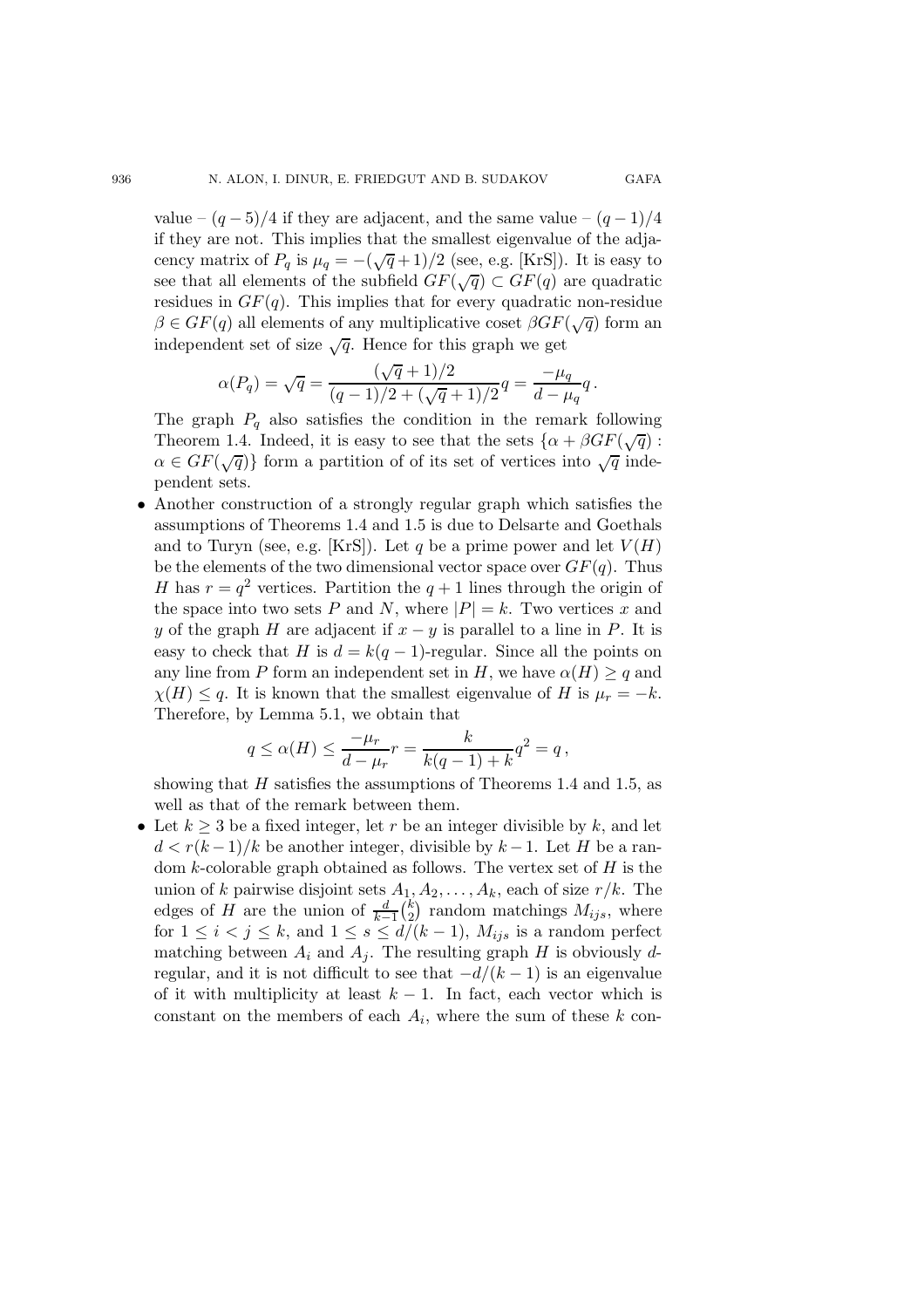stants is 0, is an eigenvector of this eigenvalue. As shown in [AK], for any fixed k, and all  $d>d_0(k)$  and  $r>r_0(k, d)$ , all the other eigenvalues of H besides d and  $-d/(k-1)$  are in absolute value at most  $O(\sqrt{d})$  with high probability. It follows that with high probability  $H$  satisfies the assumptions of Theorems 1.4 and 1.5, as well as the assumption in the remark between them. Another, similar class of graphs satisfying these assumptions can be constructed by replacing each bipartite graph between  $A_i$  and  $A_j$  in the construction above by an appropriate  $d/(k-1)$ -regular pseudo-random graph. We omit the detailed description.

## **6 Concluding Remarks**

– The weak product considered here is similar to the AND product considered in the definition of the Shannon capacity of graphs. The n-th *AND power* of an undirected graph  $H = (V, E)$  is the graph denoted by  $H^{\wedge n}$ whose vertex set is  $V^n$  in which distinct vertices  $(x_1 \dots x_n)$  and  $(x'_1 \dots x'_n)$ <br>are connected if  $f_x, x' \in F$  for all  $i \in I_1$  2 is not such that  $x \neq x'$ . The are connected if  $\{x_i, x'_i\} \in E$  for all  $i \in \{1, 2, \ldots, n\}$  such that  $x_i \neq x'_i$ . The *Shannon capacity* of H is the limit of  $(\alpha(H^{\wedge n}))^{1/n}$ , as n tends to infinity. Although the definition here is very similar to that of a weak product, the investigation of the independence numbers of these powers is far more complicated than that of the independence numbers in weak powers. In fact, even the Shannon capacity of a cycle of length 7 is not known. See [Lo], [A2] and their references for more details.

– The *n*-th (*sparse*) *power* of an undirected graph  $H = (V, E)$ , denoted here by  $H^{*n}$ , is the graph whose vertex set is  $V^n$  in which distinct vertices  $(x_1 \dots x_n)$  and  $(x'_1 \dots x'_n)$  are connected iff there exists a single in-<br>dox *i* such that  $x_i = x'$  for all  $i \neq i$  and  $x_i$  and  $x'$  are connected in H dex *i* such that  $x_j = x'_j$  for all  $j \neq i$  and  $x_i$  and  $x'_i$  are connected in H. There are several papers dealing with the asymptotic behaviour of the independence number of  $H^{*n}$ , for a fixed graph H. See, e.g. [HHP] and its references. In particular, it is known that for every fixed graph  $H$ , the limit  $\lim_{n\to\infty} \alpha(H^{*n})/|V|^n$  exists, and is at least  $1/\chi(H)$  and at most the reciprocal of the fractional chromatic number of  $H$ . Moreover, for every Cayley graph of an Abelian group this limit is precisely the reciprocal of the fractional chromatic number of G.

– Most of the results proved here can be extended to independent sets in weak products of different regular factors  $H_i$ , and there is no need to assume all the factors are identical. We omit the detailed statements of the corresponding results.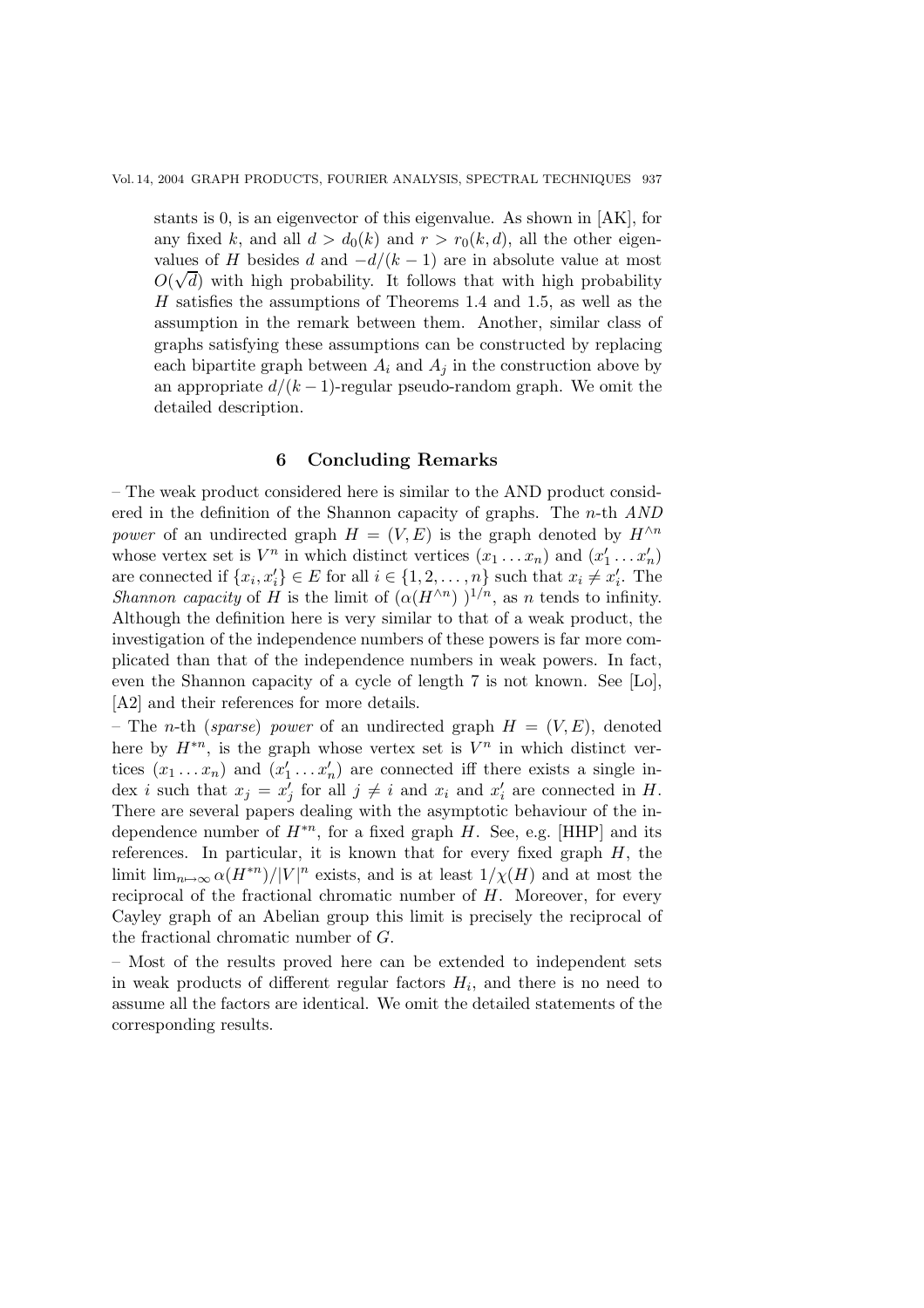– The assumptions in Theorems 1.4 and 1.5 that the base graph  $H$  is connected and non-bipartite are essential. Indeed, if H is either disconnected or bipartite, then  $H^n$  has many connected components, and as in each of them one can choose a maximum independent set separately, no single coordinate can determine the membership in a maximum independent set of  $H<sup>n</sup>$ . Moreover, if H is bipartite then so is  $H<sup>n</sup>$ , and as it is regular, its independence number is precisely half the number of vertices. There are many maximum size independent sets. In fact, if  $J$  is a maximum size independent set in H,  $|J| = |H|/2$ , and  $A \subset \{1, 2, ..., n\}$  is any set of odd size, then the set

$$
I = \{(x_1, \dots, x_n) : |\{i : i \in A \text{ and } x_i \in J\}| > |A|/2\}
$$

is a maximum size independent set in  $H<sup>n</sup>$ . Therefore, there are no uniqueness or stability results in this case. In case  $H$  is disconnected, one can consider each component separately, and use the assertions of Theorems 1.4 and 1.5 for products of possibly distinct factors to obtain some information about the structure of maximum and near maximum independent sets in  $H^n$ .

– The proof of Theorem 1.5 works even if the set  $I$  considered is not independent, but contains a small number of edges. Indeed, the assertion of Lemma 5.1, part (ii), holds, with an extra constant factor, even if the induced subgraph of G on I contains some  $\delta m(\lambda - \lambda_m)/4$  edges. This can be used to obtain results about colorings of  $H^n$  in which the number of monochromatic edges is relatively small.

– The proof of Theorem 1.5 is based on the fact that a change of basis enables us to prove several results from discrete Harmonic Analysis for general tensor products of an arbitrary fixed orthogonal basis, and not only for characters. We believe that this simple fact is likely to lead to additional interesting consequences.

**Note added in proof.** In a recent paper [LT], Larose and Tardif study the structure of maximum independent sets in graph powers. They prove Proposition 1.3, and describe an example of vertex transitive graphs H for which the assertion of Theorem 1.4 fails.

**Acknowledgments.** We wish to thank David Galvin, Johan Håstad, Jeff Kahn, Guy Kindler, Assaf Naor, Jarik Nešetřil and Prasad Tetali for useful remarks, and Claude Tardif for informing us about [LT].

938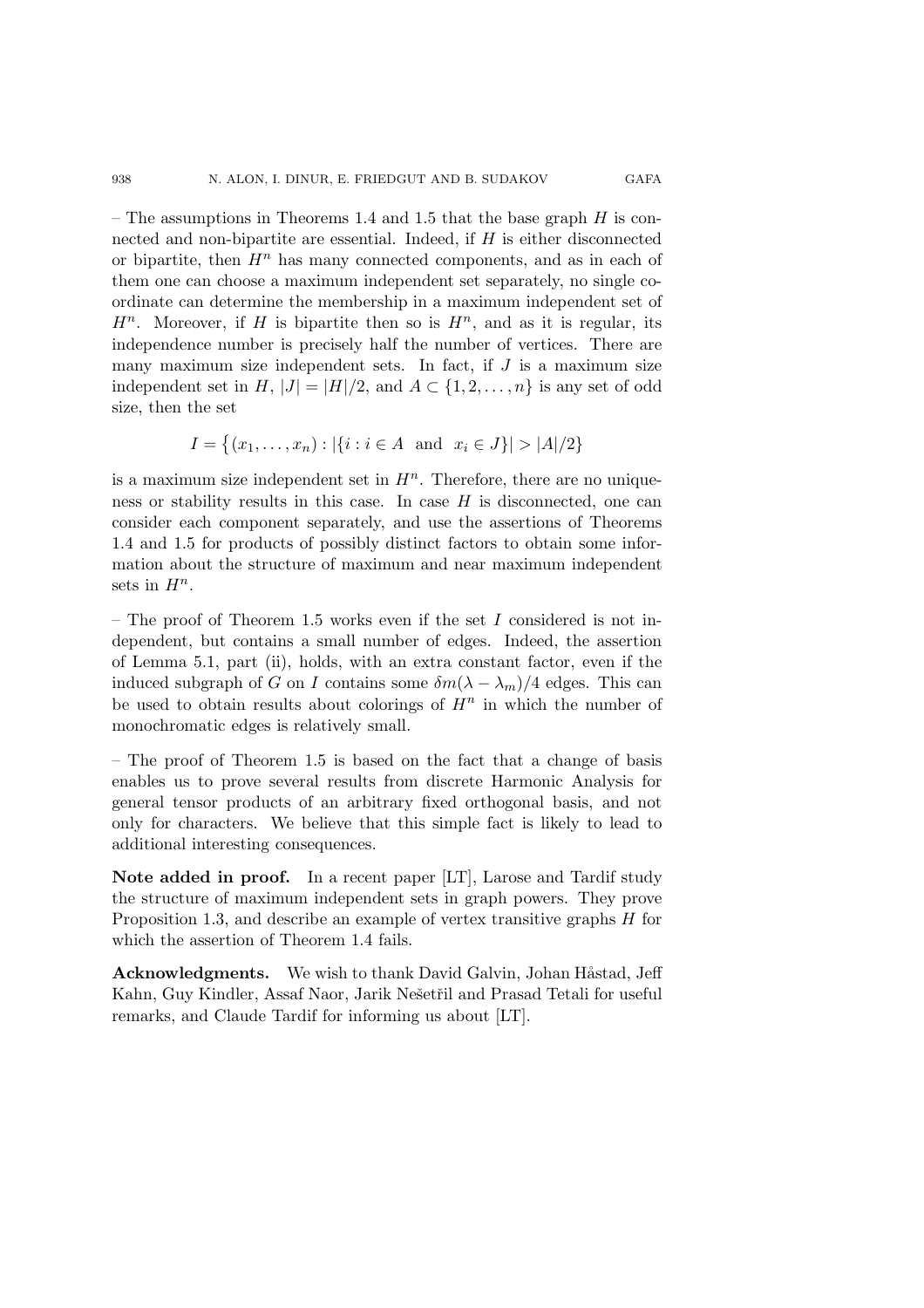#### **References**

- [A1] N. Alon, Spectral techniques in graph algorithms, Springer Lecture Notes in Computer Science 1380 (C.L. Lucchesi, A.V. Moura, eds.) (1998), 206– 215.
- [A2] N. ALON, Graph powers, in "Contemporary Combinatorics (B. Bollobás, ed.), Bolyai Society Mathematical Studies, Springer (2002), 11–28.
- [AK] N. Alon, N. Kahale, A spectral technique for coloring random 3 colorable graphs, Proc. of the 26*th* ACM STOC, ACM Press (1994), 346– 355; also; SIAM J. Comput. 26 (1997), 1733–1748.
- [AKRS] N. Alon, G. Kalai, M. Ricklin, L. Stockmeyer, Lower bounds on the competitive ratio for mobile user tracking and distributed jobscheduling, Proc. 33*rd* IEEE FOCS, Pittsburgh, IEEE (1992), 334–343; also: Theoretical Computer Science 130 (1994), 175–201.
- [ALM] N. Alon, N. Linial, R. Meshulam, Additive bases of vector spaces over prime fields, J. Combinatorial Theory, Ser. A 57 (1991), 203–210.
- [BS] R.C. BAKER, W.M. SCHMIDT, Diophantine problems in variables restricted to the values 0 and 1, J. Number Theory 12 (1980), 460–486.
- [Be] W. Beckner, Inequalities in Fourier analysis, Annals of Mathematics, 102 (1975), 159–182.
- [BenKS] I. Benjamini, G. Kalai, O. Schramm, Noise sensitivity of boolean functions and applications to percolation, Inst. Hautes Etudes Sci. Publ. Math. 90 (1999), 5–43 (2001).
- [Bo] A. Bonami, Etude des coefficients Fourier des fonctiones de L*<sup>p</sup>*(G), Ann. Inst. Fourier (Grenoble) 20:2 (1970), 335–402.
- [Bou1] J. BOURGAIN, Walsh subspaces of  $\ell_p$  product spaces, Seminaire D'Analyse Fonctionnelle, Ecole Polytechnique, Centre De Mathematiques 1979-80  $(1980), 4.1 - 4.9.$
- [Bou2] J. BOURGAIN, On the distribution of the Fourier spectrum of Boolean functions, Israel Journal of Math., to appear.
- [BrNR] J.I. BROWN, R.J. NOWAKOWSKI, D. RALL, The ultimate categorical independence ratio of a graph, SIAM J. Discrete Math. 9 (1996), 290–300.
- [DFK] I. DINUR, E. FRIEDGUT, G. KINDLER, Bounded functions with decaying Fourier expansion are juntas, in preparation.
- [DS] I. Dinur, S. Safra, On the importance of being biased, Proc. of the 34*th* ACM STOC, ACM Press (2002), 33–42.
- [EKR] P. ERDŐS, C. KO, R. RADO, Intersection theorems for systems of finite sets, Quart. J. Math. Oxford (2) 12 (1961), 313–320.
- [F] E. Friedgut, Boolean functions with low average sensitivity depend on few coordinates, Combinatorica 18:1 (1998), 27–36.
- [FKN] E. Friedgut, G. Kalai, A. Naor, Boolean functions whose Fourier transform is concentrated on the first two levels, Adv. in Appl. Math., to appear.